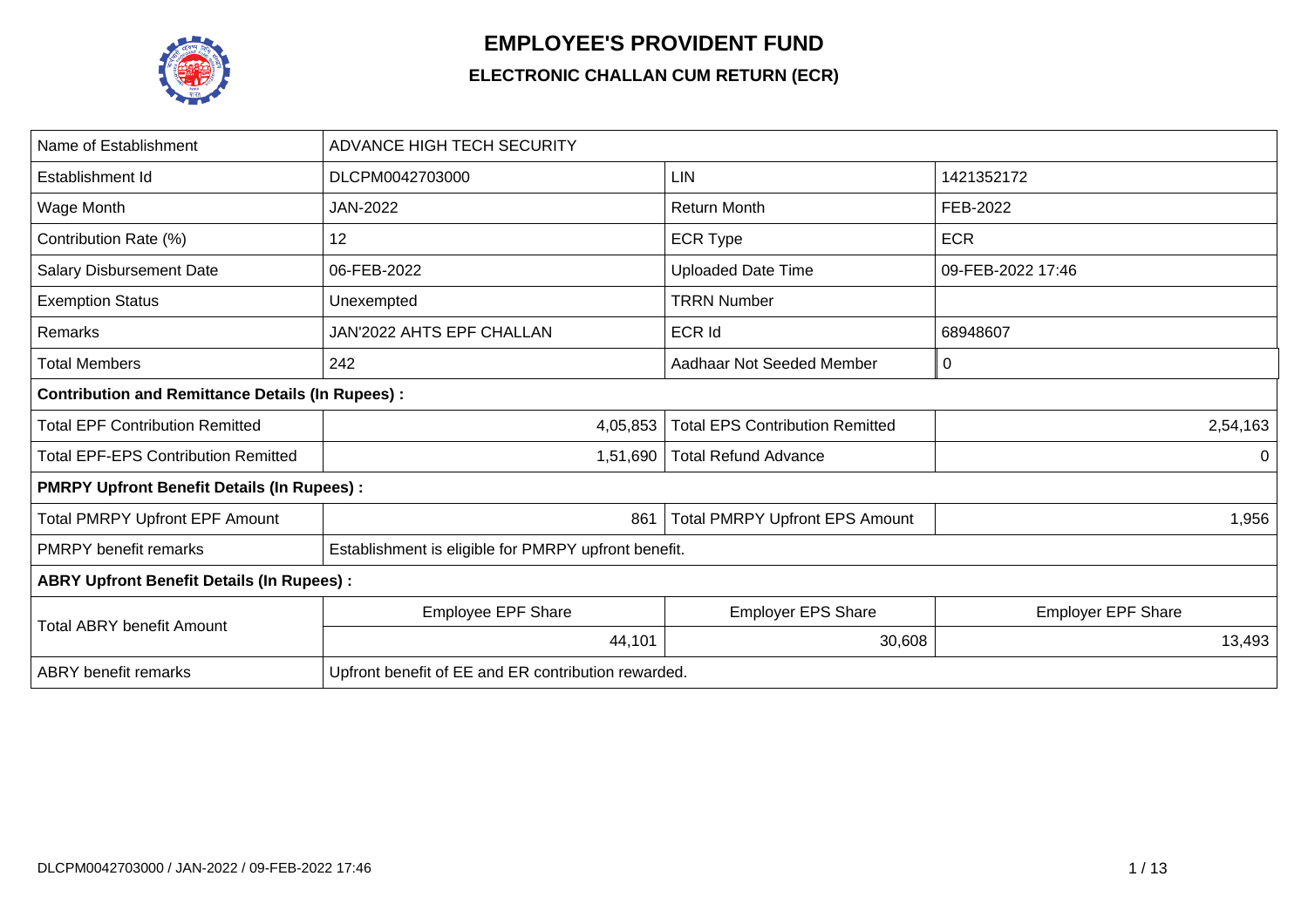## Member Details :-

|                |              | Name as per                        |                                    |              | Wages      |             |             |       | <b>Contribution Remitted</b> |       |                    |                |                                | <b>PMRPY / ABRY Benefit</b> |                 | Posting                          |
|----------------|--------------|------------------------------------|------------------------------------|--------------|------------|-------------|-------------|-------|------------------------------|-------|--------------------|----------------|--------------------------------|-----------------------------|-----------------|----------------------------------|
| SI. No.        | <b>UAN</b>   | <b>ECR</b>                         | <b>UAN</b><br>Repository           | <b>Gross</b> | <b>EPF</b> | <b>EPS</b>  | <b>EDLI</b> | EE    | <b>EPS</b>                   | ER    | <b>NCP</b><br>Days | <b>Refunds</b> | <b>Pension</b><br><b>Share</b> | ER PF<br><b>Share</b>       | <b>EE Share</b> | <b>Location of</b><br>the member |
| $\overline{1}$ | 101484880560 | <b>ABAN KUMAR</b>                  | ABAN<br><b>KUMAR</b>               | 22,134       | 15,000     | 15,000      | 15,000      | 1,800 | 1,250                        | 550   | $\mathbf 0$        | $\mathbf 0$    |                                |                             |                 | N.A.                             |
| 2              | 101499914769 | <b>ABHISHEK</b>                    | <b>ABHISHEK</b>                    | 16,064       | 15,000     | 15,000      | 15,000      | 1,800 | 1,250                        | 550   | $\mathbf 0$        | $\Omega$       |                                |                             |                 | N.A.                             |
| 3              | 101433399937 | <b>AJAY KUMAR</b>                  | <b>AJAY KUMAR</b>                  | 16,064       | 15,000     | 15,000      | 15,000      | 1,800 | 1,250                        | 550   | $\mathbf 0$        | $\overline{0}$ |                                |                             |                 | N.A                              |
| 4              | 101676540188 | <b>AKASH</b>                       | <b>AKASH</b>                       | 16,064       | 15,000     | $\Omega$    | 15,000      | 1,800 | $\mathbf 0$                  | 1,800 | $\mathbf 0$        | $\mathbf 0$    |                                |                             |                 | N.A.                             |
| 5              | 101725986489 | <b>AKASH</b>                       | <b>AKASH</b>                       | 16,064       | 15,000     | $\Omega$    | 15,000      | 1,800 | $\mathbf 0$                  | 1,800 | $\mathbf 0$        | $\Omega$       |                                |                             |                 | N.A                              |
| 6              | 101655390885 | <b>AKSHAY KUMAF</b>                | <b>AKSHAY</b><br><b>KUMAR</b>      | 16,064       | 15,000     | $\mathbf 0$ | 15,000      | 1,800 | $\mathbf 0$                  | 1,800 | $\mathbf 0$        | 0              |                                |                             |                 | N.A.                             |
| $\overline{7}$ | 101763290122 | <b>AMAN KUMAR</b>                  | AMAN<br><b>KUMAR</b>               | 16,064       | 15,000     | 15,000      | 15,000      | 1,800 | 1,250                        | 550   | $\mathbf 0$        | $\mathbf 0$    | GK10001                        | GK10001                     | GK10001         | N.A.                             |
| 8              | 101446308814 | <b>AMIT KUMAR</b>                  | <b>AMIT KUMAR</b>                  | 16,064       | 15,000     | 15,000      | 15,000      | 1,800 | 1,250                        | 550   | $\Omega$           | 0              |                                |                             |                 | N.A.                             |
| 9              | 101138628895 | Anil kumar<br>qaud                 | <b>ANIL KUMAR</b><br><b>GAUD</b>   | 18,824       | 15,000     | 15,000      | 15,000      | 1,800 | 1,250                        | 550   | $\mathbf 0$        | $\mathbf 0$    |                                |                             |                 | N.A.                             |
| 10             | 101703676165 | <b>ANIL KUMAR</b><br><b>SHARMA</b> | <b>ANIL KUMAR</b><br><b>SHARMA</b> | 21,121       | 15,000     | 15,000      | 15,000      | 1,800 | 1,250                        | 550   | $\mathbf 0$        | $\Omega$       | GK10001                        | GK10001                     | GK10001         | N.A.                             |
| 11             | 101485167181 | ANIRUDH                            | ANIRUDH                            | 16,064       | 15,000     | 15,000      | 15,000      | 1,800 | 1,250                        | 550   | $\mathbf 0$        | 0              |                                |                             |                 | N.A.                             |
| 12             | 101219575727 | <b>ANITA</b>                       | <b>ANITA</b>                       | 16,064       | 15,000     | 15,000      | 15,000      | 1,800 | 1,250                        | 550   | $\mathbf 0$        | 0              |                                |                             |                 | N.A                              |
| 13             | 101508837075 | <b>ANKITA RAWA</b>                 | <b>ANKITA</b><br><b>RAWAT</b>      | 11,121       | 11,121     | 11,121      | 11,121      | 1,335 | 926                          | 409   | 8                  | $\Omega$       | <b>ABRY</b>                    | ABRY                        | ABRY            | N.A.                             |
| 14             | 101386670351 | Ankith Singh<br><b>Bisht</b>       | <b>ANKITH</b><br>SINGH BISHT       | 14,828       | 14,828     | 14,828      | 14,828      | 1,779 | 1,235                        | 544   | $\overline{2}$     | $\Omega$       | <b>ABRY</b>                    | <b>ABRY</b>                 | <b>ABRY</b>     | N.A.                             |
| 15             | 101715440477 | <b>ANKUL SINGH</b>                 | ANKUL<br><b>SINGH</b>              | 15,446       | 15,000     | 15,000      | 15,000      | 1,800 | 1,250                        | 550   | $\overline{1}$     | $\overline{0}$ |                                |                             |                 | N.A.                             |
| 16             | 101087749327 | ANUBHAV<br><b>SINGH</b>            | ANUBHAV<br><b>SINGH</b>            | 15,446       | 15,000     | 15,000      | 15,000      | 1,800 | 1,250                        | 550   | $\mathbf{1}$       | 0              |                                |                             |                 | N.A.                             |
| 17             | 101758062191 | Anuj kumar<br>Yadav                | ANUJ KUMAR<br>YADAV                | 21,168       | 15,000     | 15,000      | 15,000      | 1,800 | 1,250                        | 550   | $\mathbf 0$        | $\overline{0}$ |                                |                             |                 | N.A                              |
| 18             | 100724883569 | ANUJ SHARMA                        | ANUJ<br><b>SHARMA</b>              | 14,828       | 14,828     | 14,828      | 14,828      | 1,779 | 1,235                        | 544   | $\overline{2}$     | 0              |                                |                             |                 | N.A.                             |
| 19             | 101779706767 | Arpit Yadav                        | <b>ARPIT YADAV</b>                 | 18,816       | 15,000     | 15,000      | 15,000      | 1,800 | 1,250                        | 550   | 3                  | 0              |                                |                             |                 | N.A.                             |
| 20             | 101067269467 | <b>ARUN KUMAR</b>                  | ARUN<br><b>KUMAR</b>               | 12,975       | 12,975     | 12,975      | 12,975      | 1,557 | 1,081                        | 476   | 5                  | 0              |                                |                             |                 | N.A.                             |
| 21             | 101209488191 | <b>ARUN YADAV</b>                  | <b>ARUN YADAV</b>                  | 12,357       | 12,357     | 12,357      | 12,357      | 1.483 | 1,029                        | 454   | 6                  | $\Omega$       |                                |                             |                 | N.A.                             |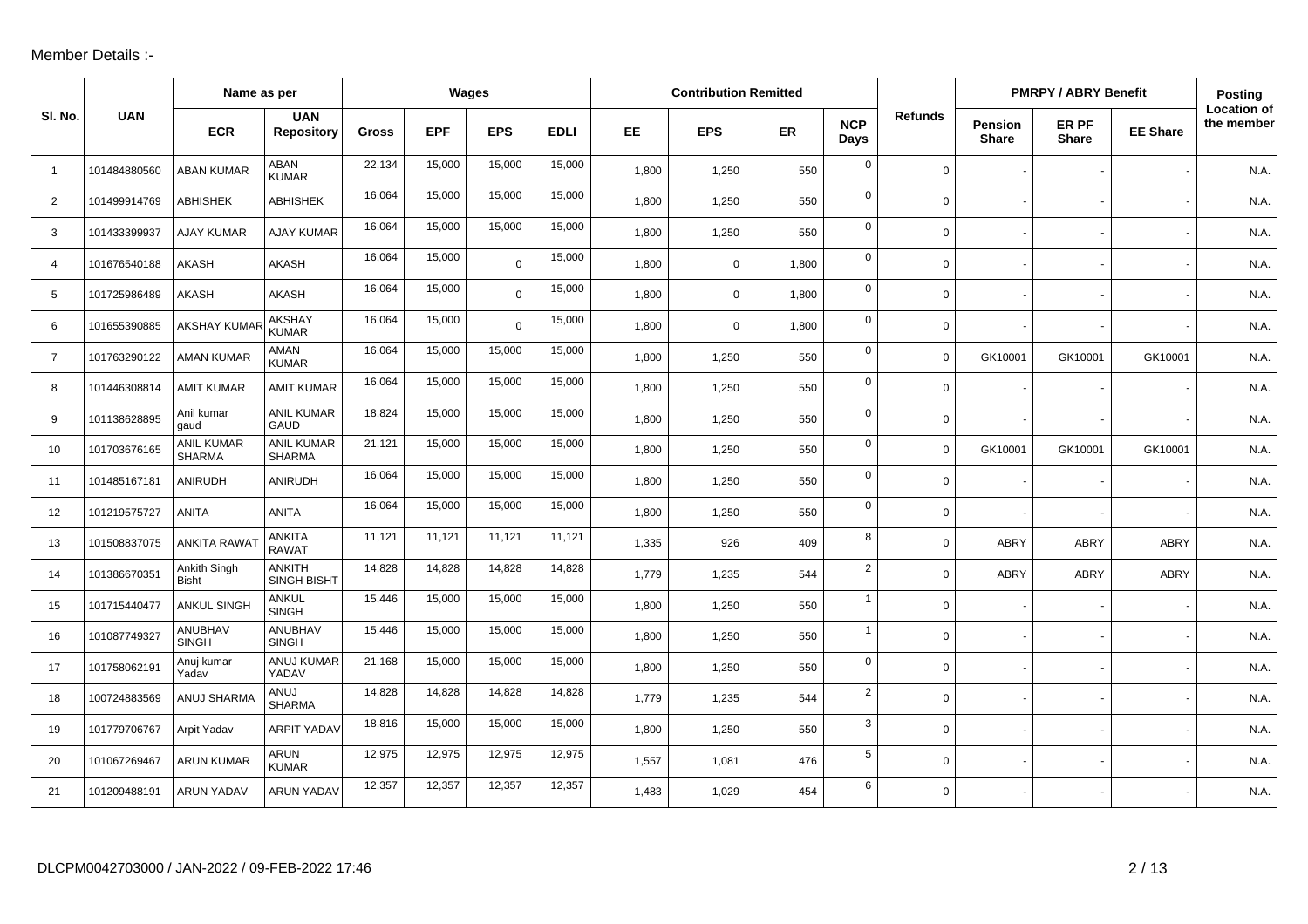|         | Name as per  |                                     |                                               |        | Wages      |            |             | <b>Contribution Remitted</b> |             |       |                    |                | <b>PMRPY / ABRY Benefit</b>    |                       | <b>Posting</b>  |                                  |
|---------|--------------|-------------------------------------|-----------------------------------------------|--------|------------|------------|-------------|------------------------------|-------------|-------|--------------------|----------------|--------------------------------|-----------------------|-----------------|----------------------------------|
| SI. No. | <b>UAN</b>   | <b>ECR</b>                          | <b>UAN</b><br><b>Repository</b>               | Gross  | <b>EPF</b> | <b>EPS</b> | <b>EDLI</b> | EE                           | <b>EPS</b>  | ER    | <b>NCP</b><br>Days | <b>Refunds</b> | <b>Pension</b><br><b>Share</b> | ER PF<br><b>Share</b> | <b>EE Share</b> | <b>Location of</b><br>the member |
| 22      | 100634808941 | ASHA DAS                            | ASHA DAS                                      | 16,064 | 15,000     | 15,000     | 15,000      | 1,800                        | 1,250       | 550   | $\mathbf 0$        | $\Omega$       |                                |                       |                 | N.A.                             |
| 23      | 101758062170 | Ashish Kumar                        | <b>ASHISH</b><br><b>KUMAR</b><br>YADAV        | 21,168 | 15,000     | 15,000     | 15,000      | 1,800                        | 1,250       | 550   | $\mathbf 0$        | $\Omega$       |                                |                       |                 | N.A.                             |
| 24      | 101685482984 | <b>ASHISH VERMA</b>                 | ASHISH<br>VERMA                               | 11,739 | 11,739     | $\Omega$   | 11,739      | 1.409                        | $\Omega$    | 1,409 | $\overline{7}$     | $\Omega$       |                                |                       |                 | N.A.                             |
| 25      | 100767871751 | <b>ATUL CHAUHAI</b>                 | <b>ATUL</b><br>CHAUHAN                        | 16,064 | 15,000     | 15,000     | 15,000      | 1,800                        | 1,250       | 550   | $\mathbf 0$        | $\Omega$       |                                |                       |                 | N.A.                             |
| 26      | 101547181156 | AVDHESH<br><b>KUMAR</b>             | <b>AVDHESH</b><br><b>KUMAR</b>                | 15,446 | 15,000     | 15,000     | 15,000      | 1,800                        | 1,250       | 550   | $\overline{1}$     | $\Omega$       | GK10001                        | GK10001               | GK10001         | N.A.                             |
| 27      | 100634810887 | <b>AVINASH</b><br><b>KUMAR</b>      | <b>AVINASH</b><br><b>KUMAR</b>                | 16,064 | 15,000     | 15,000     | 15,000      | 1,800                        | 1,250       | 550   | $\mathbf 0$        | $\Omega$       | GK10001                        | GK10001               | GK10001         | N.A.                             |
| 28      | 101695402224 | <b>BHANU PRATAP</b><br><b>SINGH</b> | <b>BHANU</b><br><b>PARTAP</b><br><b>SINGH</b> | 21,121 | 15,000     | 15,000     | 15,000      | 1,800                        | 1,250       | 550   | $\mathbf 0$        | $\Omega$       |                                |                       |                 | N.A.                             |
| 29      | 101203164931 | <b>BHANU PRATAF</b><br><b>SINGH</b> | <b>BHANU</b><br><b>PRATAP</b><br><b>SINGH</b> | 15,446 | 15,000     | 15,000     | 15,000      | 1,800                        | 1,250       | 550   | $\overline{1}$     | $\Omega$       |                                |                       |                 | N.A.                             |
| 30      | 100551205569 | <b>BHARAT KR</b>                    | <b>BHARAT</b><br><b>KUMAR</b><br>MANDAL       | 16,064 | 15,000     | 15,000     | 15,000      | 1,800                        | 1,250       | 550   | $\mathbf 0$        | $\Omega$       |                                |                       |                 | N.A.                             |
| 31      | 100633447758 | <b>Bhim Sen</b>                     | <b>BHIM SEN</b>                               | 19,153 | 15,000     | $\Omega$   | 15,000      | 1,800                        | $\mathbf 0$ | 1,800 | $\mathsf 0$        | $\Omega$       |                                |                       |                 | N.A.                             |
| 32      | 101639486235 | <b>BHUBNESHWAI</b>                  | <b>BHUBNESHW</b><br><b>AR</b>                 | 22,134 | 15,000     | 15,000     | 15,000      | 1,800                        | 1,250       | 550   | $\mathbf 0$        | $\Omega$       |                                |                       |                 | N.A.                             |
| 33      | 101644130848 | <b>BIKRANT</b><br><b>KUMAR</b>      | <b>BIKRANT</b><br><b>KUMAR</b>                | 16,064 | 15,000     | 15,000     | 15,000      | 1,800                        | 1,250       | 550   | $\mathbf 0$        | $\Omega$       | GK10001                        | GK10001               | GK10001         | N.A.                             |
| 34      | 101086023345 | <b>BRAJENDRA</b><br><b>KUMAR</b>    | <b>BRAJENDRA</b><br><b>KUMAR</b>              | 14,828 | 14,828     | 14,828     | 14,828      | 1,779                        | 1,235       | 544   | $\overline{2}$     | $\Omega$       |                                |                       |                 | N.A.                             |
| 35      | 101349160306 | <b>BUDDH SEN</b>                    | <b>BUDDH SEN</b>                              | 22,134 | 15.000     | 15,000     | 15,000      | 1.800                        | 1,250       | 550   | $\mathbf 0$        | $\Omega$       |                                |                       |                 | N.A.                             |
| 36      | 101290886572 | <b>BUNTY KUMAR</b>                  | <b>BUNTY</b><br><b>KUMAR</b>                  | 16,064 | 15,000     | 15,000     | 15,000      | 1,800                        | 1,250       | 550   | $\mathbf 0$        | $\Omega$       |                                |                       |                 | N.A.                             |
| 37      | 101735936441 | CHANDAN<br><b>SINGH</b>             | CHANDAN<br><b>SINGH</b>                       | 16,064 | 15,000     | 15,000     | 15,000      | 1,800                        | 1,250       | 550   | $\mathbf 0$        | $\mathbf 0$    |                                |                       |                 | N.A.                             |
| 38      | 101426785411 | CHANDPAL<br><b>SHARMA</b>           | <b>CHANDER</b><br>PAL SHARMA                  | 9,886  | 9,886      | 9,886      | 9,886       | 1,186                        | 824         | 362   | 10                 | $\Omega$       | <b>PMRPY</b>                   | <b>PMRPY</b>          |                 | N.A.                             |
| 39      | 101270907713 | CHANDNI                             | CHANDNI                                       | 15,446 | 15,000     | 15,000     | 15,000      | 1,800                        | 1,250       | 550   | $\overline{1}$     | $\Omega$       |                                |                       |                 | N.A.                             |
| 40      | 101165164917 | Charan Singh                        | CHARAN<br><b>SINGH</b>                        | 19,153 | 15,000     | 15,000     | 15,000      | 1,800                        | 1,250       | 550   | $\mathsf 0$        | $\Omega$       |                                |                       |                 | N.A.                             |
| 41      | 101735936439 | DAYA RAM                            | <b>DAYARAM</b>                                | 21,121 | 15,000     | 15,000     | 15,000      | 1,800                        | 1,250       | 550   | $\mathbf 0$        | $\Omega$       |                                |                       |                 | N.A.                             |
| 42      | 101241271184 | <b>DEEPA</b>                        | DEEPA                                         | 15,446 | 15,000     | 15,000     | 15,000      | 1,800                        | 1,250       | 550   | $\overline{1}$     | $\Omega$       |                                |                       |                 | N.A.                             |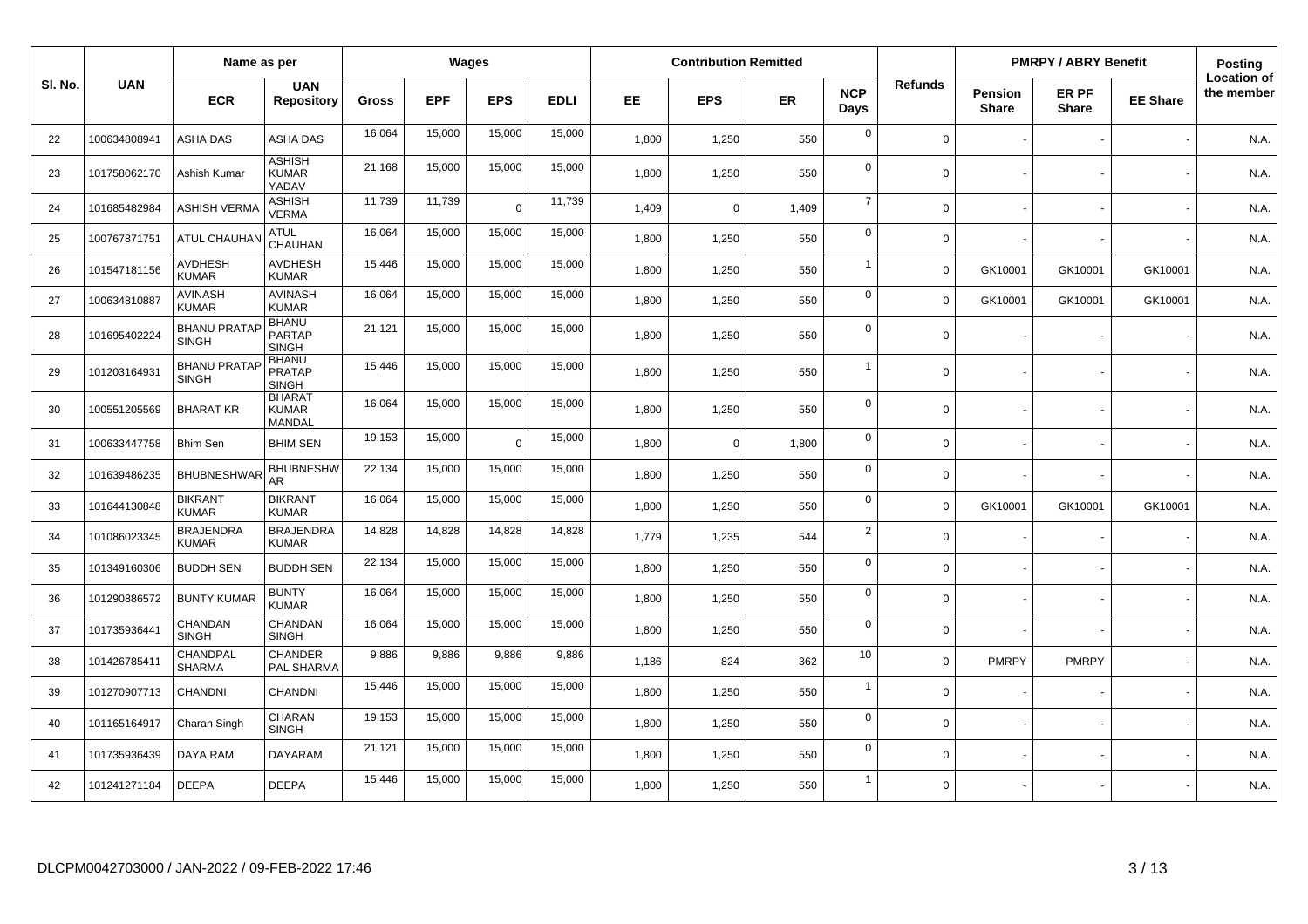|         | Name as per  |                                            |                                            |              | Wages      |            |             | <b>Contribution Remitted</b> |             |       |                    |                | <b>PMRPY / ABRY Benefit</b>    |                       | Posting         |                                  |
|---------|--------------|--------------------------------------------|--------------------------------------------|--------------|------------|------------|-------------|------------------------------|-------------|-------|--------------------|----------------|--------------------------------|-----------------------|-----------------|----------------------------------|
| SI. No. | <b>UAN</b>   | <b>ECR</b>                                 | <b>UAN</b><br><b>Repository</b>            | <b>Gross</b> | <b>EPF</b> | <b>EPS</b> | <b>EDLI</b> | EE.                          | <b>EPS</b>  | ER    | <b>NCP</b><br>Days | <b>Refunds</b> | <b>Pension</b><br><b>Share</b> | ER PF<br><b>Share</b> | <b>EE Share</b> | <b>Location of</b><br>the member |
| 43      | 100551202918 | <b>DEVRAJ</b>                              | <b>DEVRAJ</b>                              | 14,210       | 14,210     | 14,210     | 14,210      | 1,705                        | 1,184       | 521   | 3                  | $\Omega$       |                                |                       |                 | N.A.                             |
| 44      | 101129049712 | <b>DILIP KUMAR</b>                         | <b>DILIP KUMAR</b>                         | 14,210       | 14,210     | 14,210     | 14,210      | 1,705                        | 1,184       | 521   | 3                  | $\Omega$       |                                |                       |                 | N.A.                             |
| 45      | 101193802057 | <b>GAURAV SINGH</b>                        | <b>GAURAV</b><br><b>SINGH</b>              | 13,593       | 13,593     | 13,593     | 13,593      | 1,631                        | 1,132       | 499   | $\overline{4}$     | $\Omega$       |                                |                       |                 | N.A.                             |
| 46      | 101763290146 | <b>GAYTRI DEVI</b>                         | <b>GAYTRI DEVI</b>                         | 12,975       | 12,975     | 12,975     | 12,975      | 1,557                        | 1,081       | 476   | $\sqrt{5}$         | $\Omega$       | ABRY                           | ABRY                  | <b>ABRY</b>     | N.A.                             |
| 47      | 100634486529 | Govind Singh                               | <b>GOVIND</b><br><b>SINGH</b>              | 13,342       | 10,273     | 10,273     | 10,273      | 1,233                        | 856         | 377   | $\sqrt{5}$         | $\Omega$       |                                |                       |                 | N.A.                             |
| 48      | 101676540220 | <b>HADISHA</b>                             | <b>HADISHA</b>                             | 15,446       | 15,000     | $\Omega$   | 15,000      | 1,800                        | $\mathbf 0$ | 1,800 | $\overline{1}$     | $\Omega$       |                                |                       |                 | N.A.                             |
| 49      | 100566333717 | <b>HARIBILASH</b><br><b>SINGH</b>          | <b>HARIBILASH</b><br><b>SINGH</b>          | 16,064       | 15,000     | 15,000     | 15,000      | 1,800                        | 1,250       | 550   | $\mathbf 0$        | $\Omega$       |                                |                       |                 | N.A.                             |
| 50      | 100964248693 | HARISH KUMAF                               | <b>HARISH</b><br><b>KUMAR</b>              | 16,064       | 15,000     | 15,000     | 15,000      | 1,800                        | 1,250       | 550   | $\mathbf 0$        | $\Omega$       |                                |                       |                 | N.A.                             |
| 51      | 101186798598 | HARISH KUMAR                               | <b>HARISH</b><br><b>KUMAR</b>              | 16,064       | 15,000     | 15,000     | 15,000      | 1,800                        | 1,250       | 550   | $\mathbf 0$        | $\Omega$       |                                |                       |                 | N.A.                             |
| 52      | 101488336504 | <b>HEMA SAXENA</b>                         | <b>HEMA</b><br><b>SAXENA</b>               | 15,446       | 15,000     | 15,000     | 15,000      | 1,800                        | 1,250       | 550   | $\overline{1}$     | $\Omega$       |                                |                       |                 | N.A.                             |
| 53      | 101725987495 | <b>INDDRAJIT</b><br><b>KUMAR</b><br>MANDAL | <b>INDDRAJIT</b><br><b>KUMAR</b><br>MANDAL | 15,446       | 15,000     | $\Omega$   | 15,000      | 1,800                        | $\mathbf 0$ | 1,800 | $\overline{1}$     | $\Omega$       |                                |                       |                 | N.A.                             |
| 54      | 100511591545 | JAGJEEVAN                                  | JAGJEEVAN                                  | 14,210       | 14,210     | 14,210     | 14,210      | 1,705                        | 1,184       | 521   | $\mathbf{3}$       | $\Omega$       |                                |                       |                 | N.A.                             |
| 55      | 101452109726 | <b>JAI BHAGWAN</b><br><b>SINGH</b>         | JAI<br><b>BHAGWAN</b><br><b>SINGH</b>      | 16,064       | 15,000     | 15,000     | 15,000      | 1,800                        | 1,250       | 550   | $\overline{0}$     | $\Omega$       |                                |                       |                 | N.A.                             |
| 56      | 100528691303 | JAI PAL SINGH                              | <b>JAI PAL</b><br><b>SINGH</b>             | 21,121       | 15,000     | $\Omega$   | 15,000      | 1,800                        | $\mathbf 0$ | 1,800 | $\mathbf 0$        | $\Omega$       |                                |                       |                 | N.A.                             |
| 57      | 101354859164 | Jai Prakash                                | <b>JAIPRAKASH</b>                          | 15,496       | 15,000     | 15,000     | 15,000      | 1,800                        | 1,250       | 550   | $\mathbf 0$        | $\Omega$       |                                |                       |                 | N.A.                             |
| 58      | 101763290151 | Jitendra Singh                             | <b>JITENDRA</b><br><b>SINGH</b>            | 14,896       | 14,896     | 14,896     | 14,896      | 1,788                        | 1,241       | 547   | 8                  | $\Omega$       | ABRY                           | <b>ABRY</b>           | ABRY            | N.A.                             |
| 59      | 101735936537 | <b>JYOTI PANDAY</b>                        | <b>JYOTI</b><br>PANDAY                     | 14,896       | 14,896     | 14,896     | 14,896      | 1,788                        | 1,241       | 547   | 8                  | $\Omega$       | ABRY                           | <b>ABRY</b>           | ABRY            | N.A.                             |
| 60      | 101745898503 | <b>KAMLESH</b>                             | KAMLESH                                    | 16,064       | 15,000     | 15,000     | 15,000      | 1,800                        | 1,250       | 550   | $\mathbf 0$        | $\Omega$       | GK10001                        | GK10001               | GK10001         | N.A.                             |
| 61      | 101715440449 | <b>KAMLESH DEVI</b>                        | <b>KAMLESH</b><br>DEVI                     | 14,210       | 14,210     | 14,210     | 14,210      | 1,705                        | 1,184       | 521   | $\mathbf{3}$       | $\Omega$       |                                |                       |                 | N.A.                             |
| 62      | 101600713058 | <b>KANCHAN</b>                             | KANCHAN                                    | 15,446       | 15,000     | 15,000     | 15,000      | 1,800                        | 1,250       | 550   | $\overline{1}$     | $\Omega$       |                                |                       |                 | N.A.                             |
| 63      | 101228120643 | <b>KAPIL</b>                               | <b>KAPIL</b>                               | 16,064       | 15,000     | 15,000     | 15,000      | 1,800                        | 1,250       | 550   | $\mathbf 0$        | $\Omega$       |                                |                       |                 | N.A.                             |
| 64      | 100758416227 | <b>KARTIK</b>                              | KARTIK                                     | 16,064       | 15,000     | 15,000     | 15,000      | 1,800                        | 1,250       | 550   | $\mathbf 0$        | $\Omega$       |                                |                       |                 | N.A.                             |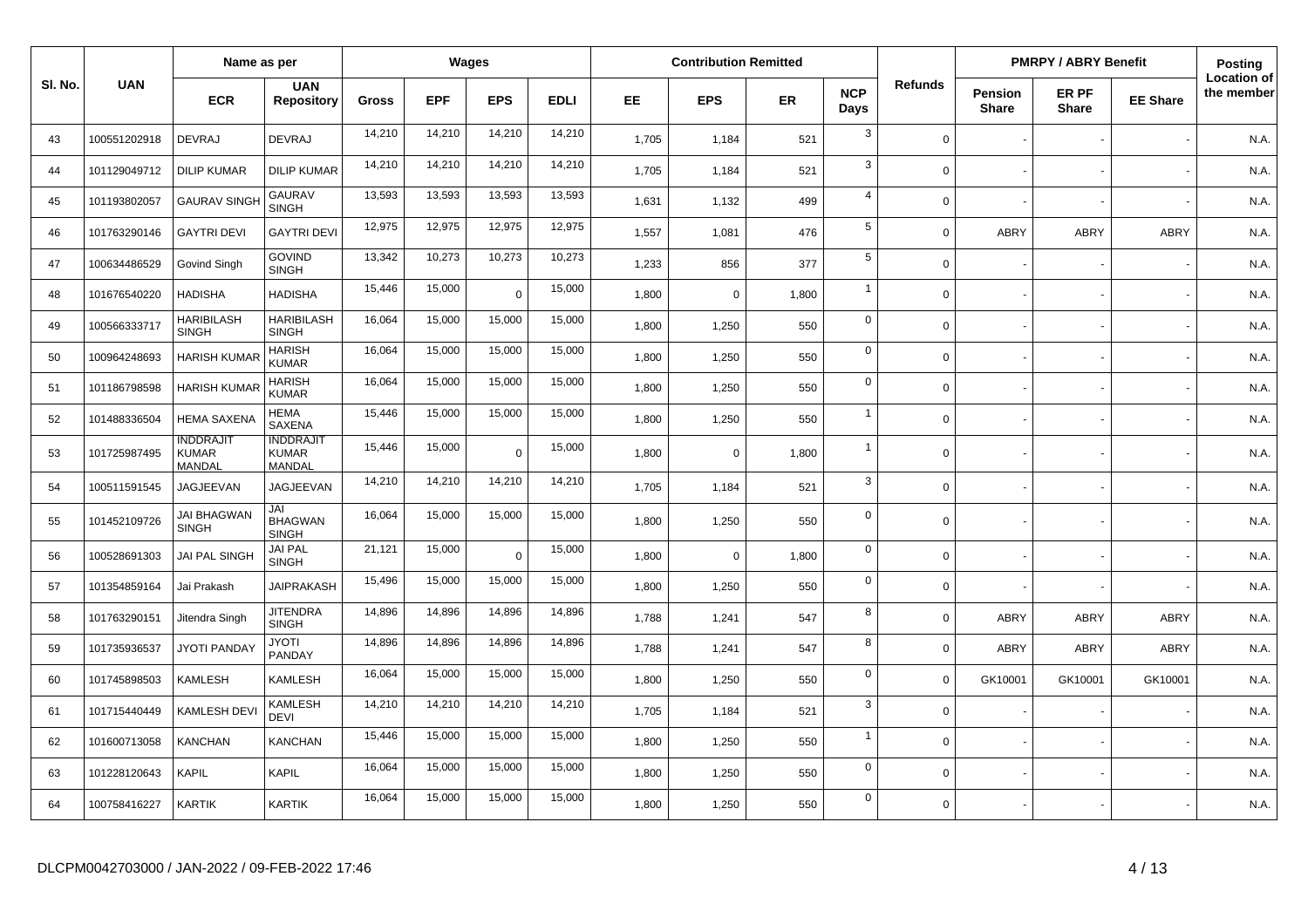|         |              | Name as per                       |                                                   |              |            | <b>Wages</b> |             |       | <b>Contribution Remitted</b> |           |                    |                |                                | <b>PMRPY / ABRY Benefit</b> |                 | <b>Posting</b>                   |
|---------|--------------|-----------------------------------|---------------------------------------------------|--------------|------------|--------------|-------------|-------|------------------------------|-----------|--------------------|----------------|--------------------------------|-----------------------------|-----------------|----------------------------------|
| SI. No. | <b>UAN</b>   | <b>ECR</b>                        | <b>UAN</b><br><b>Repository</b>                   | <b>Gross</b> | <b>EPF</b> | <b>EPS</b>   | <b>EDLI</b> | EE.   | <b>EPS</b>                   | <b>ER</b> | <b>NCP</b><br>Days | <b>Refunds</b> | <b>Pension</b><br><b>Share</b> | ER PF<br><b>Share</b>       | <b>EE Share</b> | <b>Location of</b><br>the member |
| 65      | 100874298711 | Keelu Lakshmi<br>Narayana Rao     | KEELU<br>LAKSHMI<br>NARAYAN<br><b>RAO</b>         | 18,382       | 15,000     | 15,000       | 15,000      | 1,800 | 1,250                        | 550       | $\mathbf 0$        | $\Omega$       |                                |                             |                 | N.A.                             |
| 66      | 101703676120 | <b>KESHAV KUMAR</b><br><b>JHA</b> | <b>KESHAV</b><br>KUMAR JHA                        | 12,357       | 12,357     | 12,357       | 12,357      | 1.483 | 1,029                        | 454       | 6                  | $\Omega$       | ABRY                           | <b>ABRY</b>                 | <b>ABRY</b>     | N.A.                             |
| 67      | 101758062158 | <b>KIRAN DEVI</b>                 | KIRAN DEVI                                        | 14,828       | 14,828     | $\Omega$     | 14,828      | 1,779 | $\mathbf 0$                  | 1,779     | $\overline{2}$     | $\Omega$       |                                |                             |                 | N.A.                             |
| 68      | 101725986470 | KISHAN KUMA                       | KISHAN<br><b>KUMAR</b>                            | 10,503       | 10,503     | $\Omega$     | 10,503      | 1,260 | $\mathbf 0$                  | 1,260     | 9                  | $\Omega$       |                                |                             |                 | N.A.                             |
| 69      | 101497092840 | <b>KOMAL KUMAR</b>                | <b>KOMAL</b><br><b>KUMARI</b>                     | 16,064       | 15,000     | 15,000       | 15,000      | 1,800 | 1,250                        | 550       | $\mathbf 0$        | $\Omega$       |                                |                             |                 | N.A.                             |
| 70      | 101600713062 | <b>KRANTI</b>                     | <b>KRANTI</b>                                     | 12,357       | 12,357     | 12,357       | 12,357      | 1,483 | 1,029                        | 454       | 6                  | $\Omega$       |                                |                             |                 | N.A.                             |
| 71      | 101275284208 | Krishkant<br>Yadav                | <b>KRISHKANT</b><br>YADAV                         | 21,121       | 15,000     | 15,000       | 15,000      | 1,800 | 1,250                        | 550       | $\mathbf 0$        | $\mathbf 0$    |                                |                             |                 | N.A.                             |
| 72      | 101550002895 | Kudumula<br>RadhaKrishna          | <b>KUDUMULA</b><br><b>RADHAKRISH</b><br><b>NA</b> | 18,382       | 15,000     | 15,000       | 15,000      | 1,800 | 1,250                        | 550       | $\mathbf 0$        | $\Omega$       |                                |                             |                 | N.A.                             |
| 73      | 101272833502 | <b>KULDEEP</b><br><b>KUMAR</b>    | <b>KULDEEP</b><br><b>KUMAR</b>                    | 16,064       | 15,000     | 15,000       | 15,000      | 1.800 | 1,250                        | 550       | $\mathbf 0$        | $\Omega$       | GK10001                        | GK10001                     | GK10001         | N.A.                             |
| 74      | 101186909983 | Lakhan Lal<br>Meena               | <b>LAKHAN LAL</b><br><b>MEENA</b>                 | 21,007       | 15,000     | 15,000       | 15,000      | 1.800 | 1,250                        | 550       | $\mathbf 0$        | $\Omega$       |                                |                             |                 | N.A.                             |
| 75      | 101538335078 | LAXMI                             | LAXMI                                             | 4,943        | 4,943      | 4,943        | 4,943       | 593   | 412                          | 181       | 18                 | $\Omega$       |                                |                             |                 | N.A.                             |
| 76      | 101725986491 | LAXMI                             | LAXMI                                             | 16,064       | 15,000     | $\Omega$     | 15,000      | 1,800 | $\mathbf 0$                  | 1,800     | $\mathbf 0$        | $\Omega$       |                                |                             |                 | N.A.                             |
| 77      | 101419412127 | LOKENDRA<br><b>KUMAR</b>          | LOKENDRA<br><b>KUMAR</b>                          | 16,064       | 15,000     | 15,000       | 15,000      | 1.800 | 1,250                        | 550       | $\mathbf 0$        | $\Omega$       |                                |                             |                 | N.A.                             |
| 78      | 101685483005 | MAHADEV<br><b>KUMAR ROY</b>       | <b>MAHADEV</b><br><b>KUMAR ROY</b>                | 10,503       | 10,503     | $\Omega$     | 10,503      | 1,260 | $\mathbf 0$                  | 1,260     | 9                  | $\Omega$       |                                |                             |                 | N.A.                             |
| 79      | 101763289504 | <b>MAMTA</b>                      | MAMTA                                             | 13,593       | 13,593     | 13,593       | 13,593      | 1,631 | 1,132                        | 499       | $\overline{4}$     | $\Omega$       | ABRY                           | ABRY                        | ABRY            | N.A.                             |
| 80      | 100551203135 | <b>MAMTA</b>                      | <b>MAMTA</b>                                      | 15,446       | 15,000     | 15,000       | 15,000      | 1,800 | 1,250                        | 550       | $\overline{1}$     | $\Omega$       |                                |                             |                 | N.A.                             |
| 81      | 101226699638 | <b>MANISH KUMA</b>                | <b>MANISH</b><br><b>KUMAR</b>                     | 16,064       | 15,000     | 15,000       | 15,000      | 1,800 | 1,250                        | 550       | $\mathbf 0$        | $\Omega$       |                                |                             |                 | N.A.                             |
| 82      | 100473495437 | <b>MANJU DEVI</b>                 | <b>MANJU DEVI</b>                                 | 11,739       | 11,739     | 11,739       | 11,739      | 1,409 | 978                          | 431       | $\overline{7}$     | $\mathbf 0$    |                                |                             |                 | N.A.                             |
| 83      | 101433399944 | <b>MANMOHAN</b><br><b>SINGH</b>   | <b>MANMOHAN</b><br>SINGH                          | 16,064       | 15,000     | 15,000       | 15,000      | 1,800 | 1,250                        | 550       | $\mathbf 0$        | $\Omega$       |                                |                             |                 | N.A.                             |
| 84      | 101434517100 | <b>MANOHAR</b><br><b>PASWAN</b>   | <b>MANOHAR</b><br>PASWAN                          | 16,064       | 15,000     | 15,000       | 15,000      | 1,800 | 1,250                        | 550       | $\mathbf 0$        | $\Omega$       |                                |                             |                 | N.A.                             |
| 85      | 100221501181 | <b>MANOJ KUMAR</b>                | <b>MANOJ</b><br><b>KUMAR</b>                      | 12,975       | 12,975     | 12,975       | 12,975      | 1,557 | 1,081                        | 476       | $\sqrt{5}$         | $\mathbf 0$    |                                |                             |                 | N.A.                             |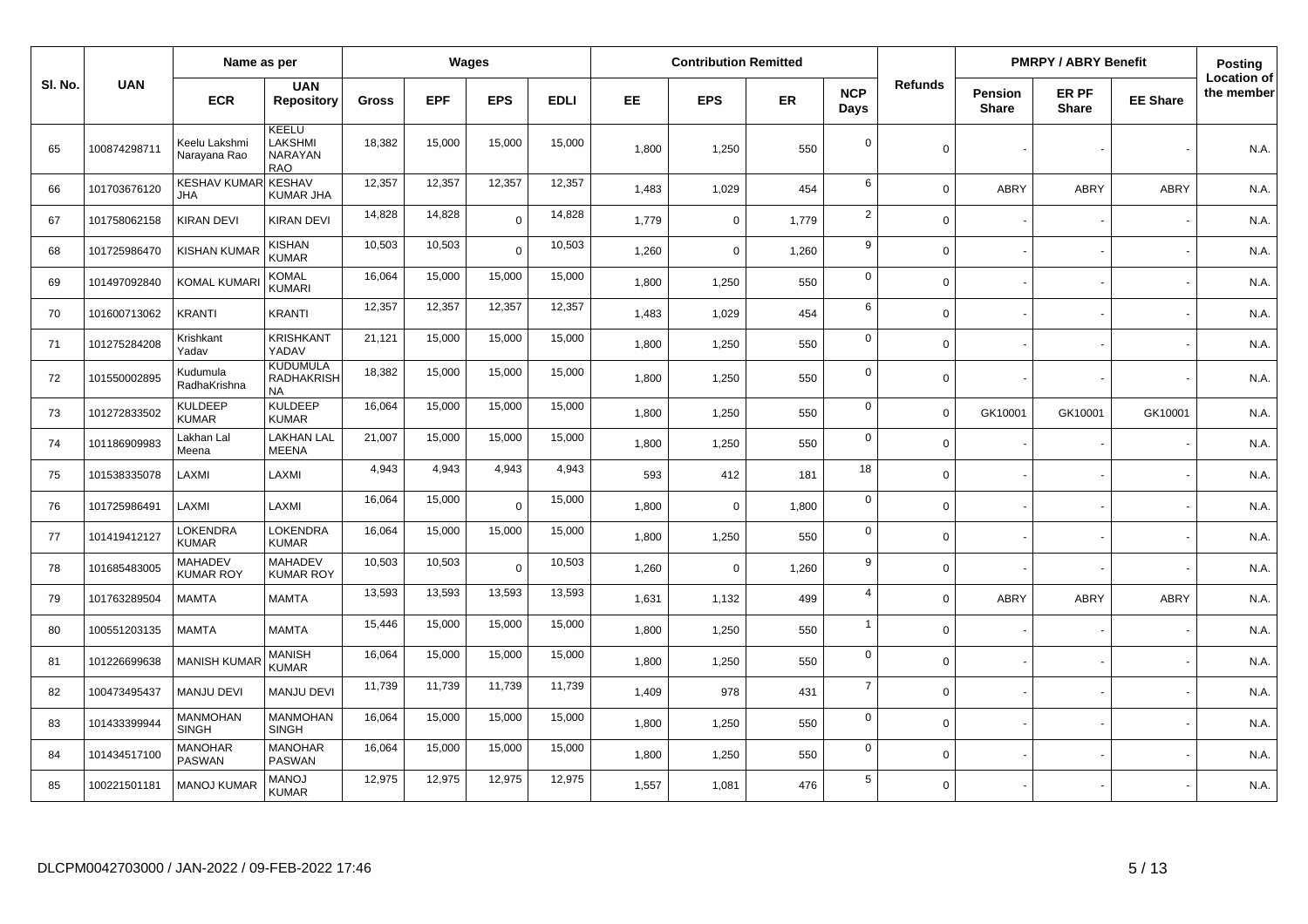|        |              | Name as per                                    |                                               |              |            | <b>Wages</b> |             |       | <b>Contribution Remitted</b> |           |                    |                |                         | <b>PMRPY / ABRY Benefit</b> |                 | Posting                          |
|--------|--------------|------------------------------------------------|-----------------------------------------------|--------------|------------|--------------|-------------|-------|------------------------------|-----------|--------------------|----------------|-------------------------|-----------------------------|-----------------|----------------------------------|
| SI. No | <b>UAN</b>   | <b>ECR</b>                                     | <b>UAN</b><br><b>Repository</b>               | <b>Gross</b> | <b>EPF</b> | <b>EPS</b>   | <b>EDLI</b> | EE.   | <b>EPS</b>                   | <b>ER</b> | <b>NCP</b><br>Days | <b>Refunds</b> | Pension<br><b>Share</b> | ER PF<br><b>Share</b>       | <b>EE Share</b> | <b>Location of</b><br>the member |
| 86     | 101763290133 | <b>MANOJ KUMAR</b>                             | <b>MANOJ</b><br><b>KUMAR</b>                  | 11,739       | 11,739     | 11,739       | 11,739      | 1,409 | 978                          | 431       | $\overline{7}$     | $\Omega$       | ABRY                    | <b>ABRY</b>                 | <b>ABRY</b>     | N.A.                             |
| 87     | 101299433085 | <b>MANOJ KUMAR</b><br>PRAJAPATI                | <b>MANOJ</b><br>KUMAR<br><b>PRAJAPATI</b>     | 16,064       | 15,000     | 15,000       | 15,000      | 1,800 | 1,250                        | 550       | $\mathbf 0$        | $\Omega$       |                         |                             |                 | N.A.                             |
| 88     | 101339760449 | <b>MANOJ KUMAR</b><br><b>SAH</b>               | <b>MANOJ</b><br>KUMAR SAH                     | 16,064       | 15,000     | 15,000       | 15,000      | 1,800 | 1,250                        | 550       | $\mathbf 0$        | $\Omega$       |                         |                             |                 | N.A.                             |
| 89     | 101497092864 | <b>MANOJ</b><br><b>PASWAN</b>                  | <b>MANOJ</b><br><b>PASWAN</b>                 | 12,357       | 12,357     | 12,357       | 12,357      | 1,483 | 1,029                        | 454       | 6                  | $\Omega$       |                         |                             |                 | N.A.                             |
| 90     | 100551203616 | <b>MANTUN</b>                                  | <b>MANTU SAH</b>                              | 16,064       | 15,000     | 15,000       | 15,000      | 1,800 | 1,250                        | 550       | $\mathbf 0$        | $\Omega$       |                         |                             |                 | N.A.                             |
| 91     | 101676538113 | Mathura<br>Prasad                              | <b>MATHURA</b><br><b>PRASAD</b>               | 4,618        | 3,556      | 3,556        | 3,556       | 427   | 296                          | 131       | 22                 | $\Omega$       | ABRY                    | <b>ABRY</b>                 | <b>ABRY</b>     | N.A.                             |
| 92     | 100732911407 | <b>MD RIZWAN</b><br><b>ALAM</b>                | <b>MD RIZWAN</b><br><b>ALAM</b>               | 14,828       | 14,828     | 14,828       | 14,828      | 1,779 | 1,235                        | 544       | $\overline{2}$     | $\Omega$       |                         |                             |                 | N.A.                             |
| 93     | 101685483022 | <b>MEENAKSHI</b>                               | MEENAKSHI                                     | 15,446       | 15,000     | $\Omega$     | 15,000      | 1,800 | $\mathbf 0$                  | 1,800     | $\overline{1}$     | $\Omega$       |                         |                             |                 | N.A.                             |
| 94     | 101486888496 | <b>MITHLESH</b><br><b>PASWAN</b>               | <b>MITHLESH</b><br><b>PASWAN</b>              | 16,064       | 15,000     | 15,000       | 15,000      | 1,800 | 1,250                        | 550       | $\mathbf 0$        | $\Omega$       |                         |                             |                 | N.A.                             |
| 95     | 100228507440 | <b>MITHUN</b>                                  | <b>MITHUN</b>                                 | 14,828       | 14,828     | 14,828       | 14,828      | 1,779 | 1,235                        | 544       | $\overline{2}$     | $\Omega$       |                         |                             |                 | N.A.                             |
| 96     | 101742125320 | Mohammad<br>Amir                               | <b>MOHAMMAD</b><br><b>AMIR</b>                | 14,896       | 14,896     | 14,896       | 14,896      | 1.788 | 1,241                        | 547       | 8                  | $\Omega$       | ABRY                    | <b>ABRY</b>                 | ABRY            | N.A.                             |
| 97     | 101693210537 | <b>MOHAMMAD</b><br><b>RIZWAN</b>               | <b>MOHAMMAD</b><br><b>RIZWAN</b>              | 12,357       | 12,357     | $\Omega$     | 12,357      | 1,483 | $\Omega$                     | 1,483     | 6                  | $\Omega$       |                         |                             |                 | N.A.                             |
| 98     | 101454635198 | <b>MOHIT KUMAR</b><br><b>GUPTA</b>             | <b>MOHIT</b><br><b>KUMAR</b><br><b>GUPTA</b>  | 15,446       | 15,000     | 15,000       | 15,000      | 1.800 | 1,250                        | 550       | $\overline{1}$     | $\Omega$       |                         |                             |                 | N.A.                             |
| 99     | 101068695846 | <b>MOHIT SHARM</b>                             | <b>MOHIT</b><br><b>SHARMA</b>                 | 15,446       | 15,000     | 15,000       | 15,000      | 1,800 | 1,250                        | 550       | $\overline{1}$     | $\Omega$       |                         |                             |                 | N.A.                             |
| 100    | 101528815510 | <b>MUKESH</b><br><b>KUMAR</b>                  | <b>MUKESH</b><br><b>KUMAR</b>                 | 15,446       | 15,000     | 15,000       | 15,000      | 1.800 | 1,250                        | 550       | $\overline{1}$     | $\Omega$       |                         |                             |                 | N.A.                             |
| 101    | 101087749287 | MUKESH<br><b>KUMAR GUPTA</b>                   | <b>MUKESH</b><br><b>KUMAR</b><br><b>GUPTA</b> | 15,446       | 15,000     | 15,000       | 15,000      | 1,800 | 1,250                        | 550       | $\overline{1}$     | $\Omega$       |                         |                             |                 | N.A.                             |
| 102    | 100474262799 | <b>MUKESH</b><br><b>KUMAR</b><br><b>PODDAR</b> | <b>MUKESH</b><br><b>KUMAR</b><br>PODDAR       | 15,446       | 15,000     | 15,000       | 15,000      | 1,800 | 1,250                        | 550       | $\overline{1}$     | $\Omega$       |                         |                             |                 | N.A.                             |
| 103    | 100788734615 | <b>MUNIA DEVI</b>                              | <b>MUNIYA</b>                                 | 16,064       | 15,000     | 15,000       | 15,000      | 1,800 | 1,250                        | 550       | 5                  | $\Omega$       |                         |                             |                 | N.A.                             |
| 104    | 101578125311 | <b>NAMRTA SINGI</b>                            | <b>NAMRTA</b><br><b>SINGH</b>                 | 5,561        | 5,561      | 5,561        | 5,561       | 667   | 463                          | 204       | 17                 | $\Omega$       |                         |                             |                 | N.A.                             |
| 105    | 100733416297 | Nandita Bisht                                  | <b>NANDITA</b><br><b>BISHT</b>                | 16,064       | 16,064     | 15,000       | 15,000      | 1,928 | 1,250                        | 678       | $\mathsf 0$        | $\Omega$       |                         |                             |                 | N.A.                             |
| 106    | 101165916442 | Narayan Patra                                  | NARAYAN<br><b>PATRA</b>                       | 21,168       | 21,168     | 15,000       | 15,000      | 2,540 | 1,250                        | 1,290     | $\mathbf 0$        | $\Omega$       |                         |                             |                 | N.A.                             |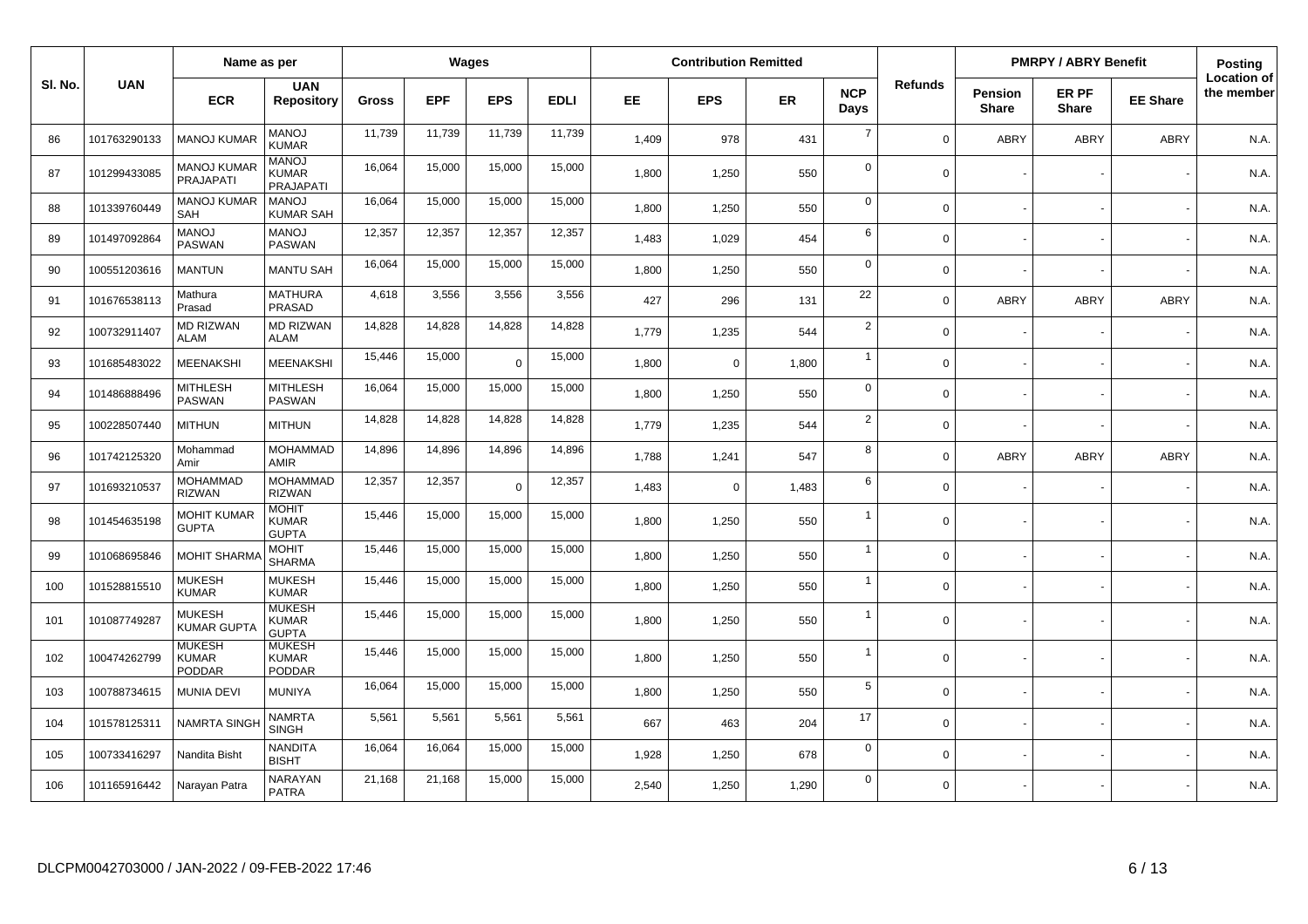|         | Name as per  |                               |                                                 |              | Wages      |            |             | <b>Contribution Remitted</b> |             |           |                    |                | <b>PMRPY / ABRY Benefit</b>    |                       | Posting         |                                  |
|---------|--------------|-------------------------------|-------------------------------------------------|--------------|------------|------------|-------------|------------------------------|-------------|-----------|--------------------|----------------|--------------------------------|-----------------------|-----------------|----------------------------------|
| SI. No. | <b>UAN</b>   | <b>ECR</b>                    | <b>UAN</b><br><b>Repository</b>                 | <b>Gross</b> | <b>EPF</b> | <b>EPS</b> | <b>EDLI</b> | EE.                          | <b>EPS</b>  | <b>ER</b> | <b>NCP</b><br>Days | <b>Refunds</b> | <b>Pension</b><br><b>Share</b> | ER PF<br><b>Share</b> | <b>EE Share</b> | <b>Location of</b><br>the member |
| 107     | 100516642553 | NARENDER<br><b>SINGH</b>      | NARENDER<br><b>SINGH</b>                        | 14,828       | 14,828     | 14,828     | 14,828      | 1,779                        | 1,235       | 544       | $\overline{2}$     | $\Omega$       |                                |                       |                 | N.A.                             |
| 108     | 101735936460 | NEELAM                        | NEELAM                                          | 15,446       | 15,000     | 15,000     | 15,000      | 1,800                        | 1,250       | 550       | $\overline{1}$     | $\Omega$       |                                |                       |                 | N.A.                             |
| 109     | 101446308748 | <b>NEERAJ KUMAR</b>           | NEERAJ<br>KUMAR                                 | 16,064       | 15,000     | 15,000     | 15,000      | 1,800                        | 1,250       | 550       | $\mathbf 0$        | $\Omega$       |                                |                       |                 | N.A.                             |
| 110     | 101745898519 | <b>NEETA SINGH</b>            | <b>NEETA</b><br><b>SINGH</b>                    | 11,739       | 11,739     | 11,739     | 11,739      | 1,409                        | 978         | 431       | $\overline{7}$     | $\Omega$       | ABRY                           | <b>ABRY</b>           | ABRY            | N.A.                             |
| 111     | 101763289515 | <b>NEHA</b>                   | <b>NEHA</b>                                     | 14,828       | 14,828     | 14,828     | 14,828      | 1,779                        | 1,235       | 544       | $\overline{2}$     | $\Omega$       | ABRY                           | <b>ABRY</b>           | <b>ABRY</b>     | N.A.                             |
| 112     | 101563586496 | <b>NITIN SAINI</b>            | NITIN SAINI                                     | 14,842       | 14,842     | 14,842     | 14,842      | 1,781                        | 1,236       | 545       | $\mathbf 0$        | $\Omega$       |                                |                       |                 | N.A.                             |
| 113     | 101567093233 | Omkar Bind                    | <b>OMKAR BIND</b>                               | 18,824       | 15,000     | 15,000     | 15,000      | 1,800                        | 1,250       | 550       | $\mathbf 0$        | $\Omega$       |                                |                       |                 | N.A.                             |
| 114     | 101114907648 | <b>ONKAR KUMAR</b><br>PASWAN  | ONKAR<br>KUMAR<br><b>PASWAN</b>                 | 16,064       | 15,000     | 15,000     | 15,000      | 1,800                        | 1,250       | 550       | $\mathbf 0$        | $\Omega$       |                                |                       |                 | N.A.                             |
| 115     | 101715440465 | <b>ONKAR SINGH</b>            | <b>ONKAR</b><br><b>SINGH</b>                    | 16,064       | 15,000     | 15,000     | 15,000      | 1,800                        | 1,250       | 550       | $\mathbf 0$        | $\Omega$       |                                |                       |                 | N.A.                             |
| 116     | 101360379201 | Pabitra<br>Srichandan         | <b>PABITRA</b><br><b>SRICHANDAN</b>             | 21,168       | 21,168     | 15,000     | 15,000      | 2,540                        | 1,250       | 1,290     | $\mathbf 0$        | $\Omega$       |                                |                       |                 | N.A.                             |
| 117     | 101494092136 | PANKAJ KUMAR                  | <b>PANKAJ</b><br><b>KUMAR</b>                   | 15,446       | 15,000     | 15,000     | 15,000      | 1,800                        | 1,250       | 550       | $\overline{1}$     | $\Omega$       |                                |                       |                 | N.A.                             |
| 118     | 101745898485 | PARVEEN                       | PARVEEN                                         | 13,593       | 13,593     | 13,593     | 13,593      | 1,631                        | 1,132       | 499       | $\overline{4}$     | $\Omega$       | ABRY                           | <b>ABRY</b>           | <b>ABRY</b>     | N.A.                             |
| 119     | 101541150275 | PARVEEN<br><b>KUMAR TIWAR</b> | <b>PARVEEN</b><br><b>KUMAR</b><br><b>TIWARI</b> | 9,886        | 9,886      | 9,886      | 9,886       | 1,186                        | 824         | 362       | 10                 | $\Omega$       |                                |                       |                 | N.A.                             |
| 120     | 101107180683 | <b>PAVNESH</b><br>KUMAR       | <b>PAVNESH</b><br><b>KUMAR</b>                  | 16,064       | 15,000     | 15,000     | 15,000      | 1,800                        | 1,250       | 550       | $\mathbf 0$        | $\Omega$       |                                |                       |                 | N.A.                             |
| 121     | 100551202960 | PAWAN II                      | <b>PAWAN</b>                                    | 15,446       | 15,000     | 15,000     | 15,000      | 1,800                        | 1,250       | 550       | $\overline{1}$     | $\Omega$       |                                |                       |                 | N.A.                             |
| 122     | 101725986436 | PAWAN KUMAR                   | PAWAN<br><b>KUMAR</b>                           | 1,236        | 1,236      | $\Omega$   | 1,236       | 148                          | $\mathbf 0$ | 148       | 24                 | $\Omega$       |                                |                       |                 | N.A.                             |
| 123     | 101445304179 | <b>PINKI</b>                  | <b>PINKI</b>                                    | 13,593       | 13,593     | 13,593     | 13,593      | 1,631                        | 1,132       | 499       | $\overline{4}$     | $\Omega$       |                                |                       |                 | N.A.                             |
| 124     | 101471375530 | PINTU GAUTAM                  | PINTU<br><b>GAUTAM</b>                          | 14,828       | 14,828     | 14,828     | 14,828      | 1,779                        | 1,235       | 544       | $\overline{2}$     | $\mathbf 0$    |                                |                       |                 | N.A.                             |
| 125     | 101735936397 | POOJA ARORA                   | <b>POOJA</b><br><b>ARORA</b>                    | 18,816       | 15,000     | 15,000     | 15,000      | 1,800                        | 1,250       | 550       | $\mathbf{3}$       | $\Omega$       | GK10001                        | GK10001               | GK10001         | N.A.                             |
| 126     | 101745898471 | <b>POORAN</b>                 | <b>POORAN</b>                                   | 11,121       | 11,121     | 11,121     | 11,121      | 1,335                        | 926         | 409       | 8                  | $\Omega$       | ABRY                           | <b>ABRY</b>           | <b>ABRY</b>     | N.A.                             |
| 127     | 101419412136 | PRABHA DEVI                   | <b>PRABHA</b><br><b>DEVI</b>                    | 13,593       | 13,593     | 13,593     | 13,593      | 1,631                        | 1,132       | 499       | $\overline{4}$     | $\Omega$       | <b>PMRPY</b>                   | <b>PMRPY</b>          |                 | N.A.                             |
| 128     | 101068695730 | PRADEEP                       | PRADEEP                                         | 12,975       | 12,975     | 12,975     | 12,975      | 1,557                        | 1,081       | 476       | 5                  | $\Omega$       |                                |                       |                 | N.A.                             |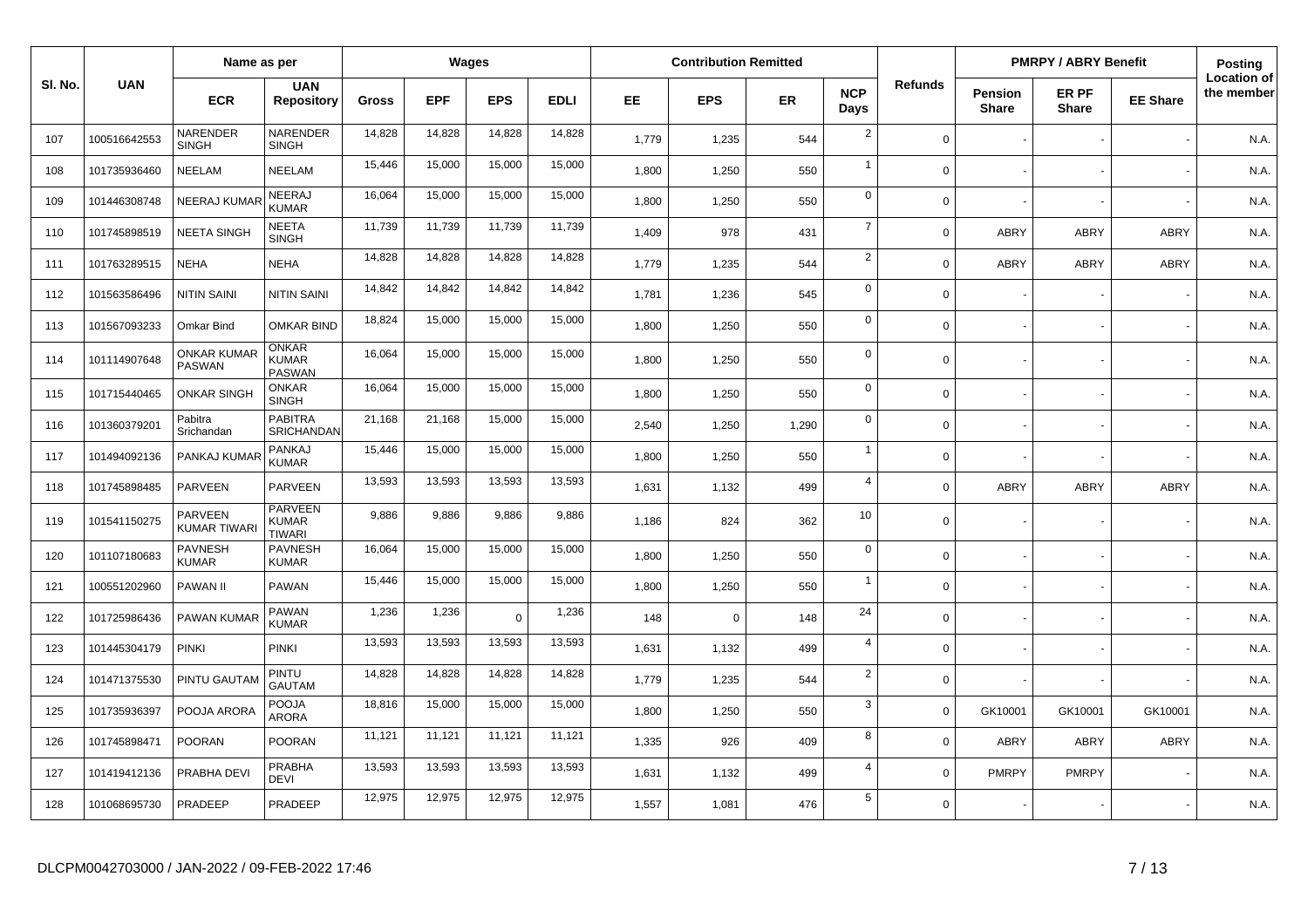|         |              | Name as per                   |                                                |              |            | Wages      |             |       | <b>Contribution Remitted</b> |       |                    |                |                                | <b>PMRPY / ABRY Benefit</b> |                 | Posting                          |
|---------|--------------|-------------------------------|------------------------------------------------|--------------|------------|------------|-------------|-------|------------------------------|-------|--------------------|----------------|--------------------------------|-----------------------------|-----------------|----------------------------------|
| SI. No. | <b>UAN</b>   | <b>ECR</b>                    | <b>UAN</b><br><b>Repository</b>                | <b>Gross</b> | <b>EPF</b> | <b>EPS</b> | <b>EDLI</b> | EE.   | <b>EPS</b>                   | ER    | <b>NCP</b><br>Days | <b>Refunds</b> | <b>Pension</b><br><b>Share</b> | ER PF<br><b>Share</b>       | <b>EE Share</b> | <b>Location of</b><br>the member |
| 129     | 100512304105 | PRADEEP<br><b>KUMAR SINGH</b> | <b>PRADEEP</b><br><b>KUMAR</b><br><b>SINGH</b> | 19,473       | 15,000     | 15,000     | 15,000      | 1,800 | 1,250                        | 550   | $\mathbf 0$        | $\mathbf 0$    |                                |                             |                 | N.A.                             |
| 130     | 101165916435 | Pramod kumar<br>Mallik        | <b>PRAMOD</b><br>KUMAR<br><b>MALLIK</b>        | 21,168       | 21,168     | 15,000     | 15,000      | 2,540 | 1,250                        | 1,290 | $\Omega$           | $\mathbf 0$    |                                |                             |                 | N.A.                             |
| 131     | 101589611593 | PREM SINGH                    | PREM SINGH                                     | 22,134       | 15,000     | 15,000     | 15,000      | 1,800 | 1,250                        | 550   | $\mathbf 0$        | $\mathbf 0$    |                                |                             |                 | N.A.                             |
| 132     | 101270907692 | PREMNARAYAN                   | PREMNARAY<br>AN                                | 16,064       | 15,000     | 15,000     | 15,000      | 1,800 | 1,250                        | 550   | $\mathbf 0$        | $\overline{0}$ | GK10001                        | GK10001                     | GK10001         | N.A.                             |
| 133     | 101735936487 | <b>PRINCE</b>                 | <b>PRINCE</b>                                  | 16,064       | 15,000     | 15,000     | 15,000      | 1,800 | 1,250                        | 550   | $\mathbf 0$        | $\mathbf 0$    |                                |                             |                 | N.A.                             |
| 134     | 101442889127 | PRINCE KUMAR                  | PRINCE<br><b>KUMAR</b>                         | 18,032       | 15,000     | 15,000     | 15,000      | 1,800 | 1,250                        | 550   | $\overline{4}$     | $\mathbf 0$    |                                |                             |                 | N.A.                             |
| 135     | 100927548329 | PUSHPA DEVI                   | PUSHPA DEVI                                    | 16,064       | 15,000     | 15,000     | 15,000      | 1,800 | 1,250                        | 550   | $\mathbf 0$        | $\mathbf 0$    |                                |                             |                 | N.A.                             |
| 136     | 101173939530 | <b>RABBANI</b>                | <b>RABBANI</b>                                 | 16,064       | 15,000     | 15,000     | 15,000      | 1,800 | 1,250                        | 550   | $\mathbf 0$        | $\mathbf 0$    |                                |                             |                 | N.A.                             |
| 137     | 101735936563 | RADHA MOHAN<br>PANDEY         | <b>RADHA</b><br><b>MOHAN</b><br>PANDEY         | 14,896       | 14,896     | 14,896     | 14,896      | 1,788 | 1,241                        | 547   | 8                  | $\mathbf 0$    | <b>ABRY</b>                    | <b>ABRY</b>                 | ABRY            | N.A.                             |
| 138     | 101361915112 | RAGHUNANDA<br>N KUMAR         | RAGHUNAND<br>AN KUMAR                          | 16,064       | 15,000     | 15,000     | 15,000      | 1,800 | 1,250                        | 550   | $\mathbf 0$        | $\mathbf 0$    |                                |                             |                 | N.A.                             |
| 139     | 101243133908 | <b>RAHUL</b>                  | <b>RAHUL</b>                                   | 21,625       | 15,000     | 15,000     | 15,000      | 1,800 | 1,250                        | 550   | $\mathbf 0$        | $\mathbf 0$    |                                |                             |                 | N.A.                             |
| 140     | 100650952636 | <b>RAHUL</b>                  | <b>RAHUL</b>                                   | 14,828       | 14,828     | 14,828     | 14,828      | 1,779 | 1,235                        | 544   | $\overline{2}$     | $\mathbf 0$    | <b>ABRY</b>                    | <b>ABRY</b>                 | <b>ABRY</b>     | N.A.                             |
| 141     | 101278724544 | <b>RAHUL KUMAR</b>            | <b>RAHUL</b><br><b>KUMAR</b>                   | 2,471        | 2,471      | 2,471      | 2,471       | 297   | 206                          | 91    | 22                 | $\mathbf 0$    |                                |                             |                 | N.A.                             |
| 142     | 101174925277 | <b>RAJ KISHOR</b>             | <b>RAJ KISHOR</b>                              | 14,210       | 14,210     | 14,210     | 14,210      | 1,705 | 1,184                        | 521   | 3                  | $\mathbf 0$    |                                |                             |                 | N.A.                             |
| 143     | 101693210528 | RAJ KUMAR                     | RAJ KUMAR                                      | 11,739       | 11,739     | $\Omega$   | 11,739      | 1,409 | $\mathbf 0$                  | 1,409 | $\overline{7}$     | $\mathbf 0$    |                                |                             |                 | N.A.                             |
| 144     | 100532996867 | RAJA RAM                      | RAJA RAM                                       | 12,357       | 12,357     | 12,357     | 12,357      | 1,483 | 1,029                        | 454   | 6                  | $\Omega$       |                                |                             |                 | N.A.                             |
| 145     | 101517468839 | RAJEEV KUMA                   | <b>RAJEEV</b><br><b>KUMAR</b>                  | 14,210       | 14,210     | 14,210     | 14,210      | 1,705 | 1,184                        | 521   | 3                  | $\mathbf 0$    |                                |                             |                 | N.A.                             |
| 146     | 100670983854 | <b>RAJESH</b>                 | <b>RAJESH</b>                                  | 16,064       | 15,000     | 15,000     | 15,000      | 1,800 | 1,250                        | 550   | $\mathbf 0$        | $\mathbf 0$    | GK10001                        | GK10001                     | GK10001         | N.A.                             |
| 147     | 101202566867 | Rajesh Kumar                  | <b>RAJESH</b><br><b>KUMAR</b>                  | 19,153       | 15,000     | 15,000     | 15,000      | 1,800 | 1,250                        | 550   | $\mathbf 0$        | $\mathbf 0$    |                                |                             |                 | N.A.                             |
| 148     | 101138628905 | Rajnikant Rai                 | <b>RAJNIKANT</b><br>RAI                        | 18,824       | 15,000     | 15,000     | 15,000      | 1,800 | 1,250                        | 550   | $\mathbf 0$        | $\mathbf 0$    |                                |                             |                 | N.A.                             |
| 149     | 100566256947 | <b>RAJU KUMAR</b>             | RAJU KUMAR                                     | 15,446       | 15,000     | 15,000     | 15,000      | 1,800 | 1,250                        | 550   | $\mathbf{1}$       | $\mathbf 0$    | GK10001                        | GK10001                     | GK10001         | N.A.                             |
| 150     | 101316516004 | Rakesh                        | <b>RAKESH</b>                                  | 20,384       | 15,000     | 15,000     | 15,000      | 1,800 | 1,250                        | 550   | $\overline{1}$     | $\mathbf 0$    |                                |                             |                 | N.A.                             |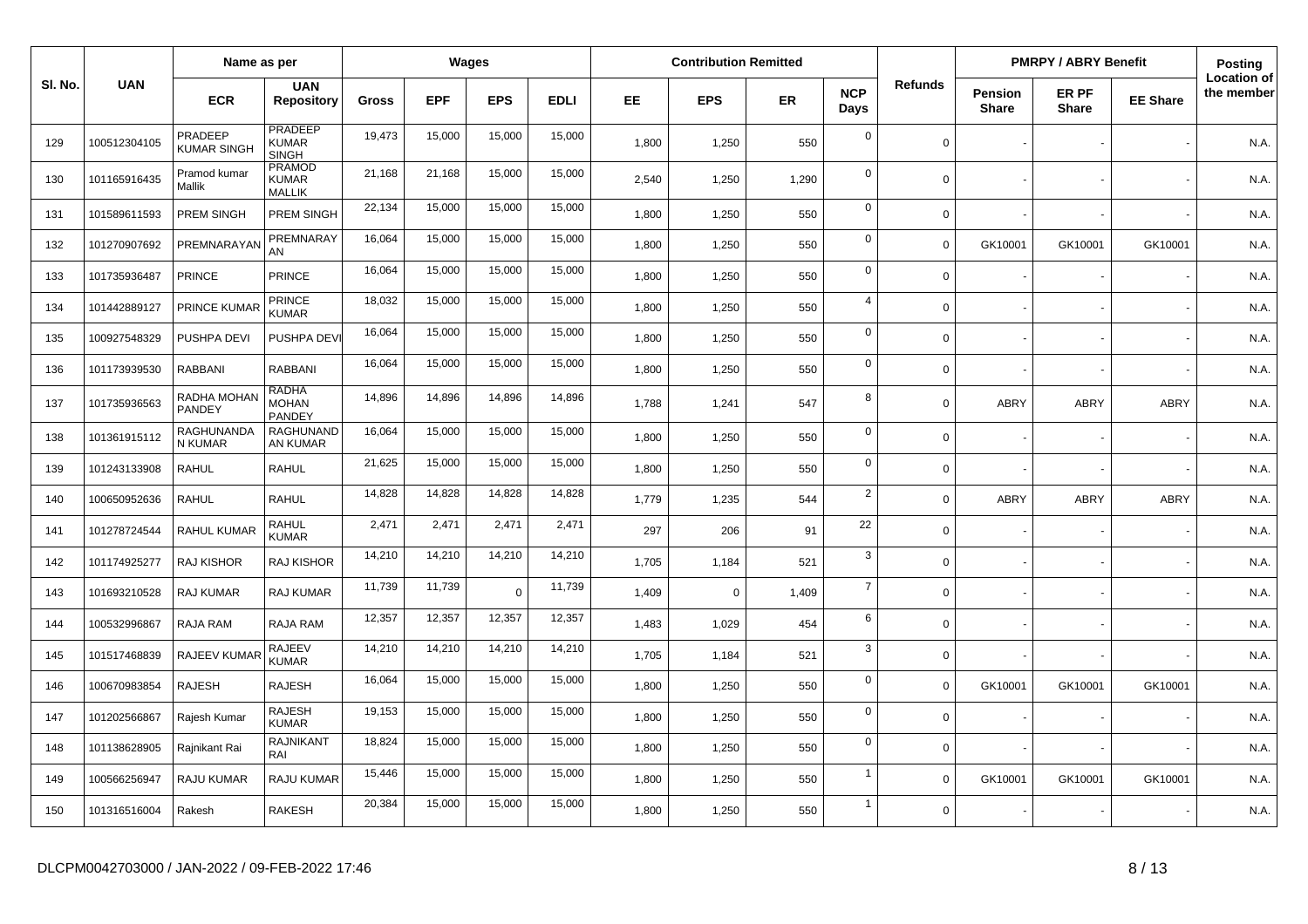|         |              | Name as per                                    |                                   |        |            | Wages      |             |       | <b>Contribution Remitted</b> |       |                    |                |                                | <b>PMRPY / ABRY Benefit</b> |                 | <b>Posting</b>                   |
|---------|--------------|------------------------------------------------|-----------------------------------|--------|------------|------------|-------------|-------|------------------------------|-------|--------------------|----------------|--------------------------------|-----------------------------|-----------------|----------------------------------|
| SI. No. | <b>UAN</b>   | <b>ECR</b>                                     | <b>UAN</b><br><b>Repository</b>   | Gross  | <b>EPF</b> | <b>EPS</b> | <b>EDLI</b> | EE.   | <b>EPS</b>                   | ER    | <b>NCP</b><br>Days | <b>Refunds</b> | <b>Pension</b><br><b>Share</b> | ER PF<br><b>Share</b>       | <b>EE Share</b> | <b>Location of</b><br>the member |
| 151     | 101365562711 | <b>RAKESH</b><br>KUMAR JHA                     | RAKESH<br><b>KUMAR JHA</b>        | 16,064 | 15,000     | 15,000     | 15,000      | 1,800 | 1,250                        | 550   | $\mathbf 0$        | $\Omega$       |                                |                             |                 | N.A.                             |
| 152     | 101386670379 | <b>RAKESH</b><br><b>KUMAR</b><br><b>NAMDEV</b> | RAKESH<br>KUMAR<br><b>NAMDEV</b>  | 16,064 | 15,000     | 15,000     | 15,000      | 1,800 | 1,250                        | 550   | $\overline{0}$     | $\Omega$       |                                |                             |                 | N.A.                             |
| 153     | 101488337581 | <b>RAM AVADH</b>                               | <b>RAM AVADH</b>                  | 12,975 | 12,975     | 12,975     | 12,975      | 1,557 | 1,081                        | 476   | $\sqrt{5}$         | $\Omega$       |                                |                             |                 | N.A.                             |
| 154     | 101138628882 | Ram bharat<br>MALI                             | RAM BHARAT                        | 14,196 | 14,196     | 14,196     | 14,196      | 1,704 | 1,183                        | 521   | $\mathbf 0$        | $\Omega$       |                                |                             |                 | N.A.                             |
| 155     | 100551205697 | <b>RAM KUMAR</b>                               | <b>RAM KUMAR</b>                  | 12,975 | 12,975     | 12,975     | 12,975      | 1,557 | 1,081                        | 476   | 5                  | $\Omega$       |                                |                             |                 | N.A.                             |
| 156     | 101419412087 | <b>RAM MOHAN</b>                               | <b>RAM MOHAN</b>                  | 3,707  | 3,707      | 3,707      | 3,707       | 445   | 309                          | 136   | 20                 | $\Omega$       |                                |                             |                 | N.A.                             |
| 157     | 101645262658 | RAMACHANDRA                                    | RAMACHAND<br><b>RA</b>            | 18,373 | 18,373     | 15,000     | 15,000      | 2,205 | 1,250                        | 955   | $\mathbf 0$        | $\Omega$       | GK10001                        | GK10001                     | GK10001         | N.A.                             |
| 158     | 101735942230 | RAMBABU                                        | RAMBABU                           | 14,896 | 14,896     | 14,896     | 14,896      | 1,788 | 1,241                        | 547   | 8                  | $\Omega$       | ABRY                           | ABRY                        | ABRY            | N.A.                             |
| 159     | 101414468467 | RANDHIR                                        | RANDHIR                           | 14,828 | 14,828     | 14,828     | 14,828      | 1,779 | 1,235                        | 544   | $\overline{2}$     | $\Omega$       |                                |                             |                 | N.A.                             |
| 160     | 101047105882 | <b>RANJIT KUMAR</b>                            | RANJIT<br>KUMAR                   | 8,650  | 8,650      | 8,650      | 8,650       | 1,038 | 721                          | 317   | 12                 | $\Omega$       |                                |                             |                 | N.A.                             |
| 161     | 101419412162 | <b>RAVI KUMAR</b>                              | RAVI KUMAR                        | 16,064 | 15,000     | 15,000     | 15,000      | 1.800 | 1,250                        | 550   | $\mathbf 0$        | $\Omega$       |                                |                             |                 | N.A.                             |
| 162     | 100732250016 | <b>RAVINDRA</b>                                | RAVINDRA                          | 16,064 | 15,000     | 15,000     | 15,000      | 1,800 | 1,250                        | 550   | $\mathbf 0$        | $\Omega$       |                                |                             |                 | N.A.                             |
| 163     | 100566255383 | <b>RAVINDER</b>                                | <b>RAVINDRA</b><br><b>RAUT</b>    | 16,064 | 15,000     | 15,000     | 15,000      | 1.800 | 1,250                        | 550   | $\mathbf 0$        | $\Omega$       |                                |                             |                 | N.A.                             |
| 164     | 101725986502 | REETA<br><b>KUSHWAHA</b>                       | <b>REETA</b><br><b>KUSHWAHA</b>   | 11,739 | 11,739     | $\Omega$   | 11,739      | 1,409 | $\mathbf 0$                  | 1,409 | $\overline{7}$     | $\Omega$       |                                |                             |                 | N.A.                             |
| 165     | 101735936425 | REETESH<br>YADAV                               | <b>REETESH</b><br>YADAV           | 21,168 | 15,000     | 15,000     | 15,000      | 1,800 | 1,250                        | 550   | $\mathbf 0$        | $\Omega$       | GK10001                        | GK10001                     | GK10001         | N.A.                             |
| 166     | 101308101152 | <b>REGU BHANU</b><br><b>CHANDER</b>            | REGU<br>BHANU<br><b>CHANDER</b>   | 14,200 | 12,286     | 12,286     | 12,286      | 1,474 | 1,023                        | 451   | $\mathbf 0$        | $\Omega$       |                                |                             |                 | N.A.                             |
| 167     | 101411801360 | <b>REKHA</b>                                   | <b>REKHA</b>                      | 8,032  | 8,032      | 8,032      | 8,032       | 964   | 669                          | 295   | 13                 | $\Omega$       |                                |                             |                 | N.A.                             |
| 168     | 100732349073 | Rekha Kumari                                   | <b>REKHA</b><br><b>KUMARI</b>     | 6,178  | 6,178      | 6,178      | 6,178       | 741   | 515                          | 226   | 16                 | $\Omega$       |                                |                             |                 | N.A.                             |
| 169     | 101758062162 | Rishabh Kumar                                  | <b>RISHABH</b><br><b>KUMAR</b>    | 21,168 | 15,000     | 15,000     | 15,000      | 1,800 | 1,250                        | 550   | $\mathbf 0$        | $\Omega$       |                                |                             |                 | N.A.                             |
| 170     | 101715511862 | RITIK KUMAR<br>RANJAN                          | <b>RITIK KUMAR</b><br>RANJAN      | 14,210 | 14,210     | 14,210     | 14,210      | 1,705 | 1,184                        | 521   | 3                  | $\Omega$       |                                |                             |                 | N.A.                             |
| 171     | 101735936494 | Ritu                                           | <b>RITU</b>                       | 14,304 | 13,846     | 13,846     | 13,846      | 1,662 | 1,153                        | 509   | $\overline{2}$     | $\Omega$       |                                |                             |                 | N.A.                             |
| 172     | 101129855520 | <b>ROHIT</b><br><b>BHADOURIYA</b>              | <b>ROHIT</b><br><b>BHADOURIYA</b> | 16,064 | 15,000     | 15,000     | 15,000      | 1,800 | 1,250                        | 550   | $\Omega$           | $\Omega$       |                                |                             |                 | N.A.                             |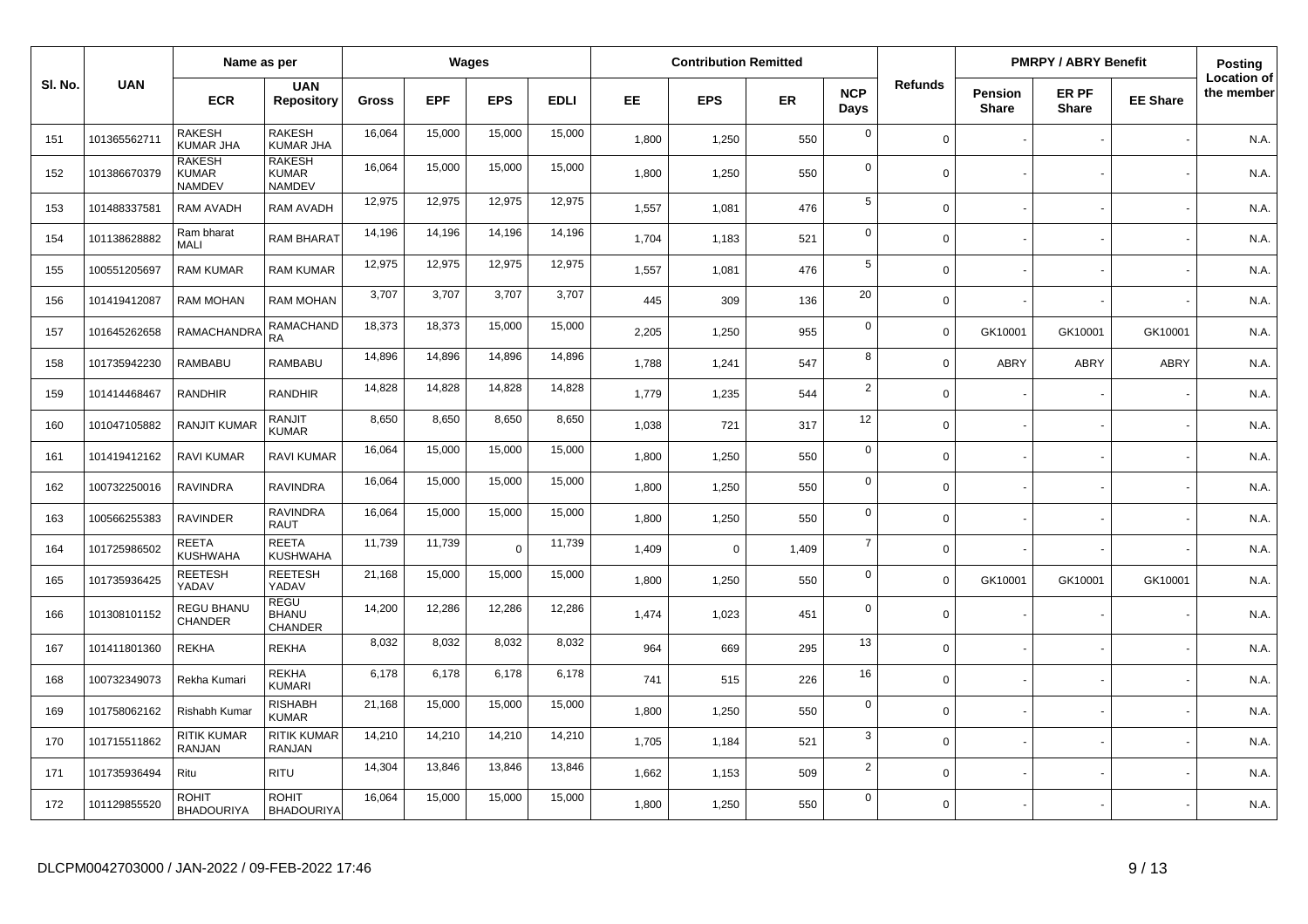|         |              | Name as per                             |                                                |              |            | <b>Wages</b> |             |       | <b>Contribution Remitted</b> |           |                    |                |                                | <b>PMRPY / ABRY Benefit</b> |                 | <b>Posting</b>                   |
|---------|--------------|-----------------------------------------|------------------------------------------------|--------------|------------|--------------|-------------|-------|------------------------------|-----------|--------------------|----------------|--------------------------------|-----------------------------|-----------------|----------------------------------|
| SI. No. | <b>UAN</b>   | <b>ECR</b>                              | <b>UAN</b><br><b>Repository</b>                | <b>Gross</b> | <b>EPF</b> | <b>EPS</b>   | <b>EDLI</b> | EE.   | <b>EPS</b>                   | <b>ER</b> | <b>NCP</b><br>Days | <b>Refunds</b> | <b>Pension</b><br><b>Share</b> | ER PF<br><b>Share</b>       | <b>EE Share</b> | <b>Location of</b><br>the member |
| 173     | 101331178505 | ROHIT RANJAN                            | <b>ROHIT</b><br>RANJAN                         | 12,357       | 12,357     | 12,357       | 12,357      | 1,483 | 1,029                        | 454       | 6                  | $\Omega$       |                                |                             |                 | N.A.                             |
| 174     | 101735936456 | <b>ROLI</b>                             | <b>ROLI</b>                                    | 14,210       | 14,210     | 14,210       | 14,210      | 1,705 | 1,184                        | 521       | $\mathbf{3}$       | $\Omega$       |                                |                             |                 | N.A.                             |
| 175     | 101419412094 | <b>SACHIN</b>                           | <b>SACHIN</b>                                  | 16,064       | 15,000     | 15,000       | 15,000      | 1,800 | 1,250                        | 550       | $\mathbf 0$        | $\Omega$       | Others                         | Others                      |                 | N.A.                             |
| 176     | 101278559853 | Sachin Kumar                            | <b>SACHIN</b><br><b>KUMAR</b>                  | 20,384       | 15,000     | 15,000       | 15,000      | 1,800 | 1,250                        | 550       | $\overline{1}$     | $\Omega$       |                                |                             |                 | N.A.                             |
| 177     | 101274761628 | SAGAR<br>CHAUHAN                        | SAGAR<br>CHAUHAN                               | 13,593       | 13,593     | 13,593       | 13,593      | 1,631 | 1,132                        | 499       | $\overline{4}$     | $\Omega$       |                                |                             |                 | N.A.                             |
| 178     | 101597453626 | <b>SAHIL KUMAR</b>                      | SAHIL<br><b>KUMAR</b>                          | 13,593       | 13,593     | 13,593       | 13,593      | 1,631 | 1,132                        | 499       | $\overline{4}$     | $\mathbf 0$    |                                |                             |                 | N.A.                             |
| 179     | 101165916426 | Sajan kumar<br>Behera                   | <b>SAJAN</b><br><b>KUMAR</b><br><b>BEHERA</b>  | 21,168       | 21,168     | 15,000       | 15,000      | 2,540 | 1,250                        | 1,290     | $\mathbf 0$        | $\Omega$       |                                |                             |                 | N.A.                             |
| 180     | 100551204373 | SANDEEP<br><b>SINGH</b>                 | SANDEEP<br><b>SINGH</b>                        | 14,230       | 14,230     | 14,230       | 14,230      | 1,708 | 1,185                        | 523       | $\overline{7}$     | $\Omega$       |                                |                             |                 | N.A.                             |
| 181     | 100671646096 | <b>SANJAY KUMA</b>                      | SANJAY<br><b>KUMAR</b>                         | 12,357       | 12,357     | 12,357       | 12,357      | 1,483 | 1,029                        | 454       | 6                  | $\Omega$       | ABRY                           | <b>ABRY</b>                 | <b>ABRY</b>     | N.A.                             |
| 182     | 101177655619 | Sanjay Kumar                            | SANJAY<br><b>KUMAR</b>                         | 16,464       | 15,000     | 15,000       | 15,000      | 1,800 | 1,250                        | 550       | 6                  | $\Omega$       |                                |                             |                 | N.A.                             |
| 183     | 101636138523 | <b>SANJAY YADA</b>                      | SANJAY<br>YADAV                                | 12,975       | 12,975     | 12,975       | 12,975      | 1,557 | 1,081                        | 476       | $\sqrt{5}$         | $\Omega$       | ABRY                           | <b>ABRY</b>                 | <b>ABRY</b>     | N.A.                             |
| 184     | 101758062189 | Sanjeev Arora                           | SANJEEV<br><b>ARORA</b>                        | 21,168       | 15,000     | 15,000       | 15,000      | 1,800 | 1,250                        | 550       | $\mathbf 0$        | $\Omega$       |                                |                             |                 | N.A.                             |
| 185     | 101676539163 | SANJU                                   | SANJU                                          | 12,975       | 12,975     | $\Omega$     | 12,975      | 1,557 | $\mathbf 0$                  | 1,557     | 5                  | $\Omega$       |                                |                             |                 | N.A.                             |
| 186     | 100551204974 | SANJU DEVI                              | SANJU DEVI                                     | 12,357       | 12,357     | 12,357       | 12,357      | 1,483 | 1,029                        | 454       | 6                  | $\Omega$       |                                |                             |                 | N.A.                             |
| 187     | 101685482367 | <b>SANTOSH</b><br><b>KUMAR</b>          | <b>SANTOSH</b><br><b>KUMAR</b>                 | 12,975       | 12,975     | $\Omega$     | 12,975      | 1,557 | $\mathbf 0$                  | 1,557     | $5\phantom{.0}$    | $\Omega$       |                                |                             |                 | N.A.                             |
| 188     | 101442657937 | <b>SANTOSH</b><br><b>KUMAR</b>          | <b>SANTOSH</b><br><b>KUMAR</b>                 | 22,134       | 15,000     | 15,000       | 15,000      | 1.800 | 1,250                        | 550       | $\mathbf 0$        | $\Omega$       |                                |                             |                 | N.A.                             |
| 189     | 100566256767 | <b>SANTOSH</b><br><b>KUMAR</b>          | <b>SANTOSH</b><br><b>KUMAR</b><br><b>VERMA</b> | 19,473       | 15,000     | 15,000       | 15,000      | 1,800 | 1,250                        | 550       | $\mathbf 0$        | $\Omega$       |                                |                             |                 | N.A.                             |
| 190     | 101655390816 | <b>SANTOSH</b>                          | <b>SANTOSH</b><br><b>KUMARI</b>                | 16,064       | 15,000     | $\Omega$     | 15,000      | 1,800 | 0                            | 1,800     | $\mathbf 0$        | $\Omega$       |                                |                             |                 | N.A.                             |
| 191     | 100915316972 | <b>SHRVAN</b><br><b>KUMAR</b><br>MANDAL | <b>SARBAN</b><br><b>KUMAR</b><br>MANDAL        | 5,561        | 5,561      | 5,561        | 5,561       | 667   | 463                          | 204       | 17                 | $\Omega$       |                                |                             |                 | N.A.                             |
| 192     | 101202820442 | SARITA DEVI                             | SARITA DEVI                                    | 11,121       | 11,121     | 11,121       | 11,121      | 1,335 | 926                          | 409       | 8                  | $\Omega$       |                                |                             |                 | N.A.                             |
| 193     | 100543117281 | SARVENDRA<br><b>KUMAR</b>               | SARVENDRA<br><b>KUMAR</b>                      | 14,828       | 14,828     | 14,828       | 14,828      | 1,779 | 1,235                        | 544       | $\overline{2}$     | $\Omega$       |                                |                             |                 | N.A.                             |
| 194     | 101129855549 | SARVESH<br><b>KUMAR</b>                 | SARVESH<br><b>KUMAR</b>                        | 15,446       | 15,000     | 15,000       | 15,000      | 1,800 | 1,250                        | 550       | $\overline{1}$     | $\Omega$       |                                |                             |                 | N.A.                             |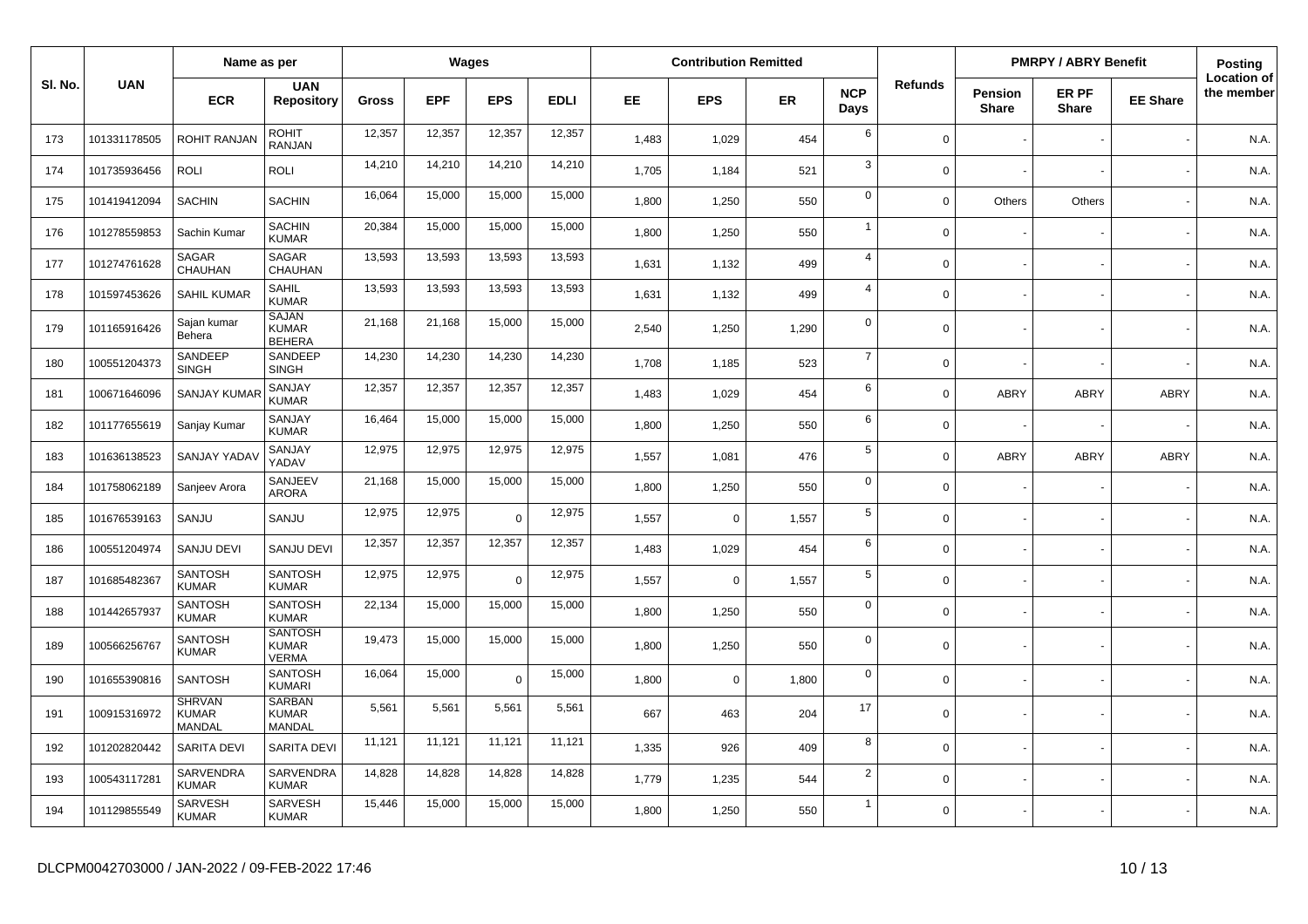|         | Name as per  |                                                 |                                                 |              | Wages      |            |             | <b>Contribution Remitted</b> |            |           |                    |             | <b>PMRPY / ABRY Benefit</b>    |                       | Posting         |                                  |
|---------|--------------|-------------------------------------------------|-------------------------------------------------|--------------|------------|------------|-------------|------------------------------|------------|-----------|--------------------|-------------|--------------------------------|-----------------------|-----------------|----------------------------------|
| SI. No. | <b>UAN</b>   | <b>ECR</b>                                      | <b>UAN</b><br><b>Repository</b>                 | <b>Gross</b> | <b>EPF</b> | <b>EPS</b> | <b>EDLI</b> | EE.                          | <b>EPS</b> | <b>ER</b> | <b>NCP</b><br>Days | Refunds     | <b>Pension</b><br><b>Share</b> | ER PF<br><b>Share</b> | <b>EE Share</b> | <b>Location of</b><br>the member |
| 195     | 101735936544 | SAURABH<br>YADAV                                | <b>SAURABH</b><br>YADAV                         | 14,896       | 14,896     | 14,896     | 14,896      | 1,788                        | 1,241      | 547       | 8                  | $\Omega$    | <b>ABRY</b>                    | ABRY                  | <b>ABRY</b>     | N.A.                             |
| 196     | 100957444919 | <b>SAVITRI</b>                                  | <b>SAVITRI</b>                                  | 13,593       | 13,593     | 13,593     | 13,593      | 1,631                        | 1,132      | 499       | $\overline{4}$     | $\mathbf 0$ |                                |                       |                 | N.A.                             |
| 197     | 101446308822 | SAWAN<br><b>PASWAN</b>                          | SAWAN<br><b>PASWAN</b>                          | 15,446       | 15,000     | 15,000     | 15,000      | 1,800                        | 1,250      | 550       | $\mathbf{1}$       | $\mathbf 0$ |                                |                       |                 | N.A.                             |
| 198     | 101745898492 | <b>SHABNAM</b>                                  | <b>SHABNAM</b>                                  | 12,357       | 12,357     | 12,357     | 12,357      | 1,483                        | 1,029      | 454       | 6                  | $\mathbf 0$ | <b>ABRY</b>                    | ABRY                  | <b>ABRY</b>     | N.A.                             |
| 199     | 101419412060 | <b>SHAMBHU</b><br><b>KUMAR</b><br><b>PASWAN</b> | <b>SHAMBHU</b><br><b>KUMAR</b><br><b>PASWAN</b> | 11,234       | 11,234     | 11,234     | 11,234      | 1,348                        | 936        | 412       | 11                 | $\mathbf 0$ |                                |                       |                 | N.A.                             |
| 200     | 100919015837 | SHARWAN<br>KUMAR RAM                            | <b>SHARWAN</b><br><b>KUMAR RAM</b>              | 5,561        | 5,561      | 5,561      | 5,561       | 667                          | 463        | 204       | 17                 | $\mathbf 0$ |                                |                       |                 | N.A.                             |
| 201     | 101742125312 | Shiv Mahendra                                   | SHIV<br><b>MAHENDRA</b>                         | 14,896       | 14,896     | 14,896     | 14,896      | 1,788                        | 1,241      | 547       | 8                  | $\mathbf 0$ | <b>ABRY</b>                    | <b>ABRY</b>           | <b>ABRY</b>     | N.A.                             |
| 202     | 100634694845 | <b>SHIV NARAYAN</b>                             | SHIV<br>NARAYAN                                 | 12,357       | 12,357     | 12,357     | 12,357      | 1,483                        | 1,029      | 454       | 6                  | $\mathbf 0$ | <b>ABRY</b>                    | <b>ABRY</b>           | <b>ABRY</b>     | N.A.                             |
| 203     | 101497092872 | SHIVAM SINGH                                    | <b>SHIVAM</b><br><b>SINGH</b>                   | 12,975       | 12,975     | 12,975     | 12,975      | 1,557                        | 1,081      | 476       | 5                  | $\mathbf 0$ |                                |                       |                 | N.A.                             |
| 204     | 101636138510 | <b>SHUBHAM</b><br><b>BERA</b>                   | <b>SHUBHAM</b><br><b>BERA</b>                   | 15,446       | 15,000     | 15,000     | 15,000      | 1,800                        | 1,250      | 550       | $\mathbf{1}$       | $\Omega$    | GK10001                        | GK10001               | GK10001         | N.A.                             |
| 205     | 101735936516 | SHUBHAM<br><b>CHAURASIA</b>                     | <b>SHUBHAM</b><br><b>CHAURASIA</b>              | 22,134       | 15,000     | 15,000     | 15,000      | 1,800                        | 1,250      | 550       | $\mathbf 0$        | $\mathbf 0$ |                                |                       |                 | N.A.                             |
| 206     | 101779706751 | Smita Nishad                                    | <b>SMITA</b><br><b>NISHAD</b>                   | 14,896       | 14,896     | 14,896     | 14,896      | 1,788                        | 1,241      | 547       | 8                  | $\mathbf 0$ |                                |                       |                 | N.A.                             |
| 207     | 101766415264 | Somarai                                         | SOMARAJ                                         | 18,373       | 18,373     | 15,000     | 15,000      | 2,205                        | 1,250      | 955       | $\mathbf 0$        | $\mathbf 0$ | GK10001                        | GK10001               | GK10001         | N.A.                             |
| 208     | 101627403093 | SONIA                                           | <b>SONIA</b>                                    | 12,975       | 12,975     | 12,975     | 12,975      | 1,557                        | 1,081      | 476       | 5                  | $\mathbf 0$ | <b>ABRY</b>                    | ABRY                  | <b>ABRY</b>     | N.A.                             |
| 209     | 101497730204 | <b>SONU KUMAR</b><br>PASVAN                     | <b>SONU</b><br><b>KUMAR</b><br><b>PASVAN</b>    | 14,210       | 14,210     | 14,210     | 14,210      | 1,705                        | 1,184      | 521       | 3                  | $\mathbf 0$ |                                |                       |                 | N.A.                             |
| 210     | 101693210516 | <b>SONU KUMAR</b><br><b>SINGH</b>               | SONU<br><b>KUMAR</b><br><b>SINGH</b>            | 10,503       | 10,503     | $\Omega$   | 10,503      | 1,260                        | $\Omega$   | 1,260     | 9                  | $\mathbf 0$ |                                |                       |                 | N.A.                             |
| 211     | 101322799675 | <b>SUBHASH</b>                                  | <b>SUBHASH</b>                                  | 12,357       | 12,357     | 12,357     | 12,357      | 1,483                        | 1,029      | 454       | 6                  | $\mathbf 0$ | <b>ABRY</b>                    | ABRY                  | <b>ABRY</b>     | N.A.                             |
| 212     | 101644130830 | <b>SUBHASH</b>                                  | <b>SUBHASH</b>                                  | 16,064       | 15,000     | 15,000     | 15,000      | 1,800                        | 1,250      | 550       | $\mathbf 0$        | $\mathbf 0$ | GK10001                        | GK10001               | GK10001         | N.A.                             |
| 213     | 101107180736 | SUBHSH<br>CHANDRA                               | <b>SUBHASH</b><br>CHANDRA                       | 13,593       | 13,593     | 13,593     | 13,593      | 1,631                        | 1,132      | 499       | $\overline{4}$     | $\mathbf 0$ |                                |                       |                 | N.A.                             |
| 214     | 101355824066 | <b>SUKHPAL</b>                                  | <b>SUKHPAL</b>                                  | 22,134       | 15,000     | 15,000     | 15,000      | 1,800                        | 1,250      | 550       | $\mathbf 0$        | $\mathbf 0$ |                                |                       |                 | N.A.                             |
| 215     | 101617237465 | <b>SUNEEL</b>                                   | <b>SUNEEL</b>                                   | 11,739       | 11,739     | 11,739     | 11,739      | 1,409                        | 978        | 431       | $\overline{7}$     | $\mathbf 0$ |                                |                       |                 | N.A.                             |
| 216     | 101291452645 | <b>SUNIL</b>                                    | <b>SUNIL</b>                                    | 8,032        | 8,032      | 8,032      | 8,032       | 964                          | 669        | 295       | 13                 | $\mathbf 0$ |                                |                       |                 | N.A.                             |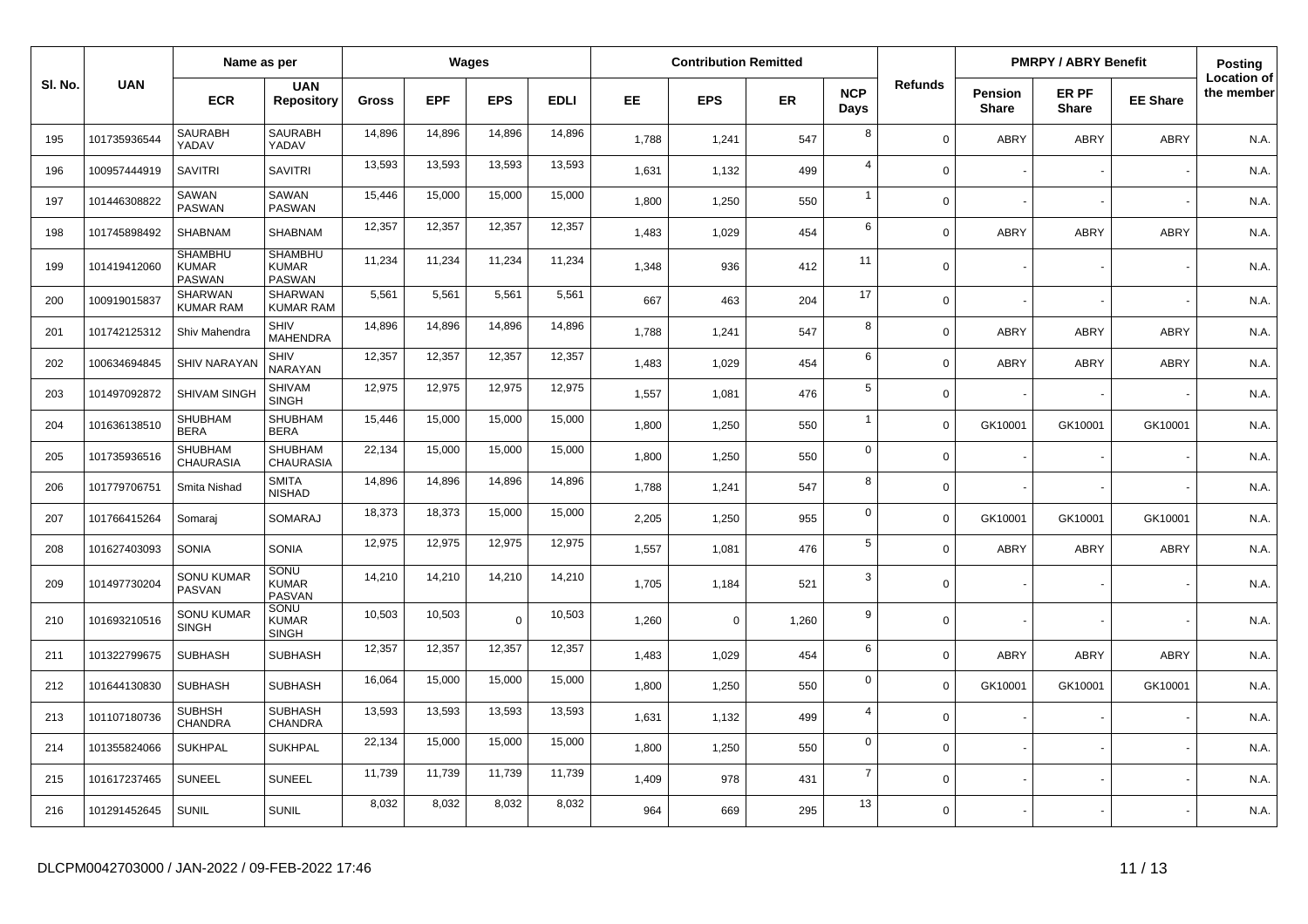|         | Name as per  |                                                 |                                                 |        | <b>Wages</b> |             |             | <b>Contribution Remitted</b> |             |           |                    |                | <b>PMRPY / ABRY Benefit</b> |                       | Posting         |                                  |
|---------|--------------|-------------------------------------------------|-------------------------------------------------|--------|--------------|-------------|-------------|------------------------------|-------------|-----------|--------------------|----------------|-----------------------------|-----------------------|-----------------|----------------------------------|
| SI. No. | <b>UAN</b>   | <b>ECR</b>                                      | <b>UAN</b><br><b>Repository</b>                 | Gross  | <b>EPF</b>   | <b>EPS</b>  | <b>EDLI</b> | EE                           | <b>EPS</b>  | <b>ER</b> | <b>NCP</b><br>Days | <b>Refunds</b> | Pension<br><b>Share</b>     | ER PF<br><b>Share</b> | <b>EE Share</b> | <b>Location of</b><br>the member |
| 217     | 101151378669 | <b>SUNIL KUMAR</b>                              | <b>SUNIL</b><br><b>KUMAR</b>                    | 16,064 | 15,000       | 15,000      | 15,000      | 1,800                        | 1,250       | 550       | $\mathbf 0$        | $\Omega$       |                             |                       |                 | N.A.                             |
| 218     | 101758060741 | <b>SUNITA</b>                                   | <b>SUNITA</b>                                   | 12,357 | 12,357       | $\mathbf 0$ | 12,357      | 1,483                        | $\mathbf 0$ | 1,483     | 6                  | $\Omega$       |                             |                       |                 | N.A.                             |
| 219     | 101193363027 | <b>SURAJ KUMAR</b>                              | <b>SURAJ</b><br><b>KUMAR</b>                    | 16,064 | 15,000       | 15,000      | 15,000      | 1,800                        | 1,250       | 550       | $\mathbf 0$        | $\mathbf 0$    |                             |                       |                 | N.A.                             |
| 220     | 101715440431 | <b>SURAJ KUMAR</b><br><b>JHA</b>                | <b>SURAJ</b><br><b>KUMAR JHA</b>                | 15,446 | 15,000       | 15,000      | 15,000      | 1,800                        | 1,250       | 550       | $\overline{1}$     | $\Omega$       |                             |                       |                 | N.A.                             |
| 221     | 101419412115 | <b>SURENDRA</b><br><b>KUMAR SINGH</b>           | <b>SURENDRA</b><br><b>KUMAR</b><br><b>SINGH</b> | 16,064 | 15,000       | 15,000      | 15,000      | 1,800                        | 1,250       | 550       | $\mathbf 0$        | $\mathbf 0$    |                             |                       |                 | N.A.                             |
| 222     | 100511915083 | <b>SURESH</b><br><b>KUMAR</b>                   | <b>SURESH</b><br><b>KUMAR</b>                   | 19,473 | 15,000       | 15,000      | 15,000      | 1.800                        | 1,250       | 550       | $\mathbf 0$        | $\Omega$       |                             |                       |                 | N.A.                             |
| 223     | 101745898526 | Suresh Kumar<br>Nath                            | <b>SURESH</b><br><b>KUMAR</b><br><b>NATH</b>    | 21,168 | 21,168       | 15,000      | 15,000      | 2,540                        | 1,250       | 1,290     | $\mathbf 0$        | $\Omega$       |                             |                       |                 | N.A.                             |
| 224     | 101735942211 | <b>SURJEET</b><br><b>KUMAR</b>                  | <b>SURJEET</b><br><b>KUMAR</b>                  | 14,896 | 14,896       | 14,896      | 14,896      | 1,788                        | 1,241       | 547       | 8                  | $\mathbf 0$    | <b>ABRY</b>                 | <b>ABRY</b>           | <b>ABRY</b>     | N.A.                             |
| 225     | 101445677699 | <b>SUSHILA</b>                                  | <b>SUSHILA</b>                                  | 3,707  | 3,707        | 3,707       | 3,707       | 445                          | 309         | 136       | 20                 | $\Omega$       |                             |                       |                 | N.A.                             |
| 226     | 101235474272 | <b>TARA CHAND</b>                               | <b>TARA CHAND</b>                               | 21,121 | 15,000       | 15,000      | 15,000      | 1,800                        | 1,250       | 550       | $\mathbf 0$        | $\Omega$       |                             |                       |                 | N.A.                             |
| 227     | 101486849447 | Tikan Kumar<br>Behera                           | <b>TIKAN</b><br><b>KUMAR</b><br><b>BEHERA</b>   | 21,168 | 21,168       | 15,000      | 15,000      | 2,540                        | 1,250       | 1,290     | $\mathbf 0$        | $\Omega$       |                             |                       |                 | N.A.                             |
| 228     | 101511288663 | <b>TULSI KUMAR</b>                              | <b>TULSI</b><br><b>KUMARI</b>                   | 11,739 | 11,739       | 11,739      | 11,739      | 1,409                        | 978         | 431       | $\overline{7}$     | $\mathbf 0$    | <b>ABRY</b>                 | <b>ABRY</b>           | <b>ABRY</b>     | N.A.                             |
| 229     | 101155888666 | Uma Shankar                                     | <b>UMA</b><br><b>SHANKAR</b>                    | 21,168 | 15,000       | 15,000      | 15,000      | 1,800                        | 1,250       | 550       | $\mathbf 0$        | $\mathbf 0$    |                             |                       |                 | N.A.                             |
| 230     | 101428282330 | <b>VIKAS</b><br><b>JANARDAN</b><br><b>KADAM</b> | <b>VIKAS</b><br><b>JANARDAN</b><br><b>KADAM</b> | 14,200 | 12,286       | 12,286      | 12,286      | 1,474                        | 1,023       | 451       | $\mathbf 0$        | $\Omega$       |                             |                       |                 | N.A.                             |
| 231     | 101322799725 | <b>VIKAS KUMAR</b><br>SAH                       | <b>VIKAS</b><br><b>KUMAR SAH</b>                | 16,064 | 15,000       | 15,000      | 15,000      | 1,800                        | 1,250       | 550       | $\mathbf 0$        | $\Omega$       |                             |                       |                 | N.A.                             |
| 232     | 101401265544 | <b>VIKASH</b>                                   | <b>VIKASH</b>                                   | 16,064 | 15,000       | 15,000      | 15,000      | 1,800                        | 1,250       | 550       | $\mathbf 0$        | $\Omega$       |                             |                       |                 | N.A.                             |
| 233     | 100055827110 | <b>VIKASH KUMAR</b>                             | <b>VIKASH</b><br><b>KUMAR</b>                   | 14,828 | 11,613       | 11,613      | 11,613      | 1,394                        | 967         | 427       | $\overline{7}$     | $\mathbf 0$    |                             |                       |                 | N.A.                             |
| 234     | 101233890898 | <b>VIKRAM SINGH</b>                             | <b>VIKRAM</b><br><b>SINGH</b>                   | 15,446 | 15,000       | 15,000      | 15,000      | 1,800                        | 1,250       | 550       | $\overline{1}$     | $\mathbf 0$    | GK10001                     | GK10001               | GK10001         | N.A.                             |
| 235     | 100478698484 | <b>VINOD</b>                                    | <b>VINOD</b>                                    | 16,064 | 15,000       | 15,000      | 15,000      | 1,800                        | 1,250       | 550       | $\mathbf 0$        | $\Omega$       |                             |                       |                 | N.A.                             |
| 236     | 101217651829 | <b>VINOD KUMAR</b>                              | VINOD<br><b>KUMAR</b>                           | 12,357 | 12,357       | 12,357      | 12,357      | 1,483                        | 1,029       | 454       | 6                  | $\mathbf 0$    |                             |                       |                 | N.A.                             |
| 237     | 101217651838 | <b>VIPIN KUMAR</b>                              | <b>VIPIN KUMAR</b>                              | 16,064 | 15,000       | 15,000      | 15,000      | 1,800                        | 1,250       | 550       | $\mathbf 0$        | $\Omega$       |                             |                       |                 | N.A.                             |